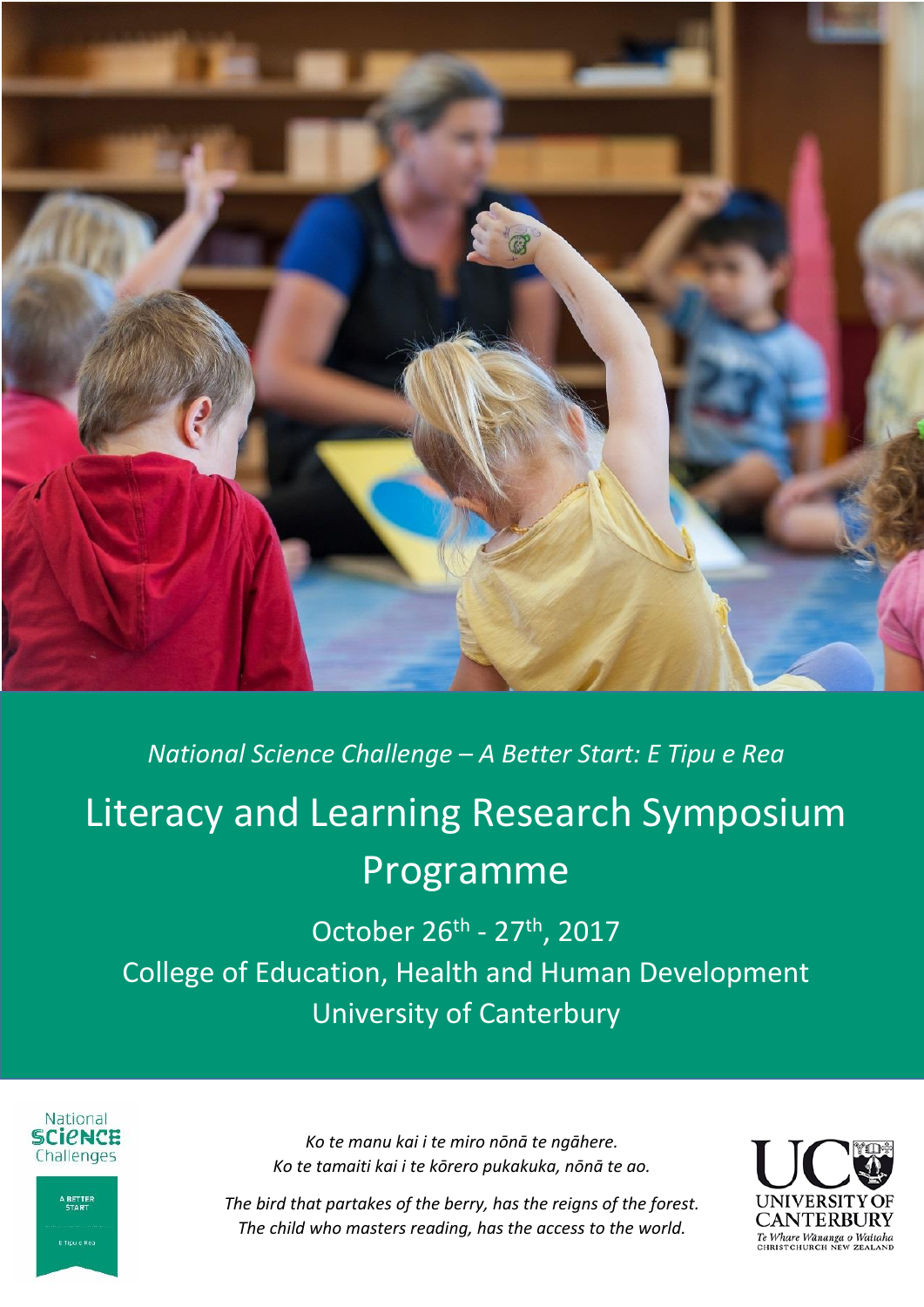*E ngā waka o te motu, kia hiwa rā, kia hiwa rā. E nga manukura o te ao mātauranga, piki mai, nau mai, haere mai ki te Whare Wānaga o Waitaha mo tēnei hui akoranga.*







A BETTER<br>START

E Tipu e Rea

The University of Canterbury is proud to be a part of the National Science Challenge - A Better Start: E Tipu e Rea (*grow and branch forth*).

A Better Start National Science Challenge is a \$34Million Challenge over 10 years, funded through the Ministry of Business Innovation and Employment. The Challenge is focused on research to improve outcomes for our young people in relation to being a healthy weight, having successful learning experiences through establishing strong foundational language and literacy skills and being mentally well, thriving within their communities.

The Challenge is focused on drawing together leading researchers from different disciplines across institutions who are engaged and connected with community, to create innovative solutions to ensure success for all New Zealand children. The Challenge is particularly focused on meeting aspirations for our Māori and Pasifika communities and for children who face significant challenges in realising their potential. The Challenge is guided by Vision Mātauaranga Māori – principles focused on enhancing the potential of Māori. The Challenge has adopted a "braided rivers approach" in braiding together knowledges from Māori and western science as well as braiding knowledges and methodologies from different disciplines and clinical practices that support children's heathy development, education and overall wellbeing.

At the University of Canterbury we have a number of leading researchers and doctoral students engaged in the learning and literacy theme of the Challenge. Together with their research collaborators from the University of Otago, University of Auckland, Auckland University of Technology, Massey University, and their community partners in New Zealand as well as their Australian research collaborators at Flinders University and Griffith University, they are involved in a series of interrelated projects to advance our knowledge of children's learning success and healthy wellbeing. This Literacy and Learning Symposium showcases a number of these research projects embedded in the Challenge. The symposium also provides our community with an exceptional opportunity to hear world-leading experts discuss critically important topics to ensure young children's learning and literacy success. We are most grateful to our international colleagues and keynote speakers for their valuable contributions to our symposium.

I would like to warmly welcome you to our 2017 Literacy and Learning Research Symposium. On behalf of our University and the Better Start National Science Challenge I would like to thank you for your participation and hope you enjoy the exciting programme of research presentations, poster session and panel discussions we have prepared.

Ngā mihi nui,

Professor Gail Gillon Pro Vice Chancellor College of Education Health and Human Development University of Canterbury Co-Director of the A Better Start National Science Challenge

*Better Start National Science Challenge Directorate: Director, Prof Wayne Cutfield, Liggins Institute University of Auckland; Co-Director, Professor Gail Gillon, University of Canterbury; and Co-Director Professor Barry Taylor University of Otago. Vision Mātauranga Leader: Professor Angus Macfarlane University of Canterbury. For further details visit [http://www.abetterstart.nz/en.html.](http://www.abetterstart.nz/en.html)*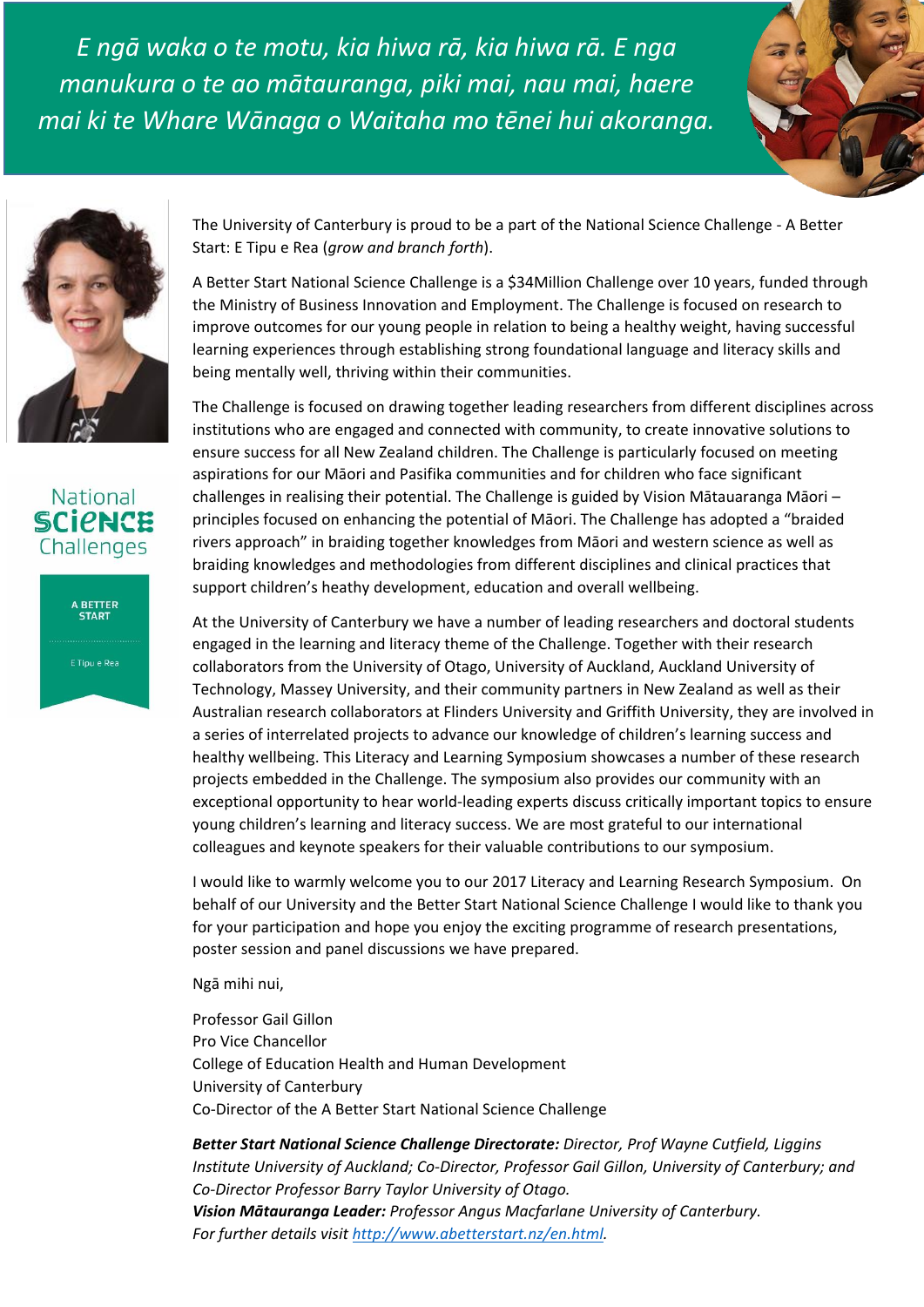# Day 1 Thursday 26<sup>th</sup> October



| 8.30am                                    | <b>Registration</b>                                                                                                           |  |
|-------------------------------------------|-------------------------------------------------------------------------------------------------------------------------------|--|
| 8.50-9.00am                               | Mihi and welcome                                                                                                              |  |
| 9.00-9.15am                               | Professor Gail Gillon and Professor Angus Macfarlane                                                                          |  |
|                                           | Overview of the A Better Start National Science Challenge and Vision                                                          |  |
|                                           | Mātauranga                                                                                                                    |  |
| 9.15-10.30am                              | Session Chair: Professor Gail Gillon                                                                                          |  |
|                                           | Professor Laura Justice (Ohio State University)                                                                               |  |
|                                           | Keynote: Fostering reading at home: overcoming barriers that impede parent-child reading                                      |  |
| <b>Morning Tea</b>                        |                                                                                                                               |  |
| <b>Session Facilitator: Dr Amy Scott</b>  |                                                                                                                               |  |
| 11.00-                                    | Professor Bill Tunmer (Massey University)                                                                                     |  |
| 11.30am                                   | The cognitive foundations of reading and its acquisition: a conceptual framework for reading                                  |  |
|                                           | intervention                                                                                                                  |  |
| 11.30-12pm                                | Professor Gail Gillon (University of Canterbury)                                                                              |  |
|                                           | Integrated phonological awareness and vocabulary intervention to                                                              |  |
|                                           | facilitate early literacy success                                                                                             |  |
| 12-12.30pm                                | Professor John Everatt (University of Canterbury) and Professor Malt Joshi (Texas A&M                                         |  |
|                                           | University)                                                                                                                   |  |
|                                           | Interventions for children with dyslexia from different language backgrounds and with                                         |  |
|                                           | additional emotional/behavioural difficulties<br><b>Lunch and Interactive Research Poster Session</b>                         |  |
| Session Facilitator: Dr Lesieli Tongati'o |                                                                                                                               |  |
|                                           |                                                                                                                               |  |
| 1.45-2.15pm                               | Professor James Chapman (Massey University)<br>Phonics use in literacy instruction: when intention and implementation collide |  |
| 2.15-2.45pm                               | Dr Elizabeth Schaughency (Otago University)                                                                                   |  |
|                                           | Nurturing shared reading with preschool children: New Zealand examples                                                        |  |
| 2.45-3.15pm                               | Dr Karyn Carson (Flinders University)                                                                                         |  |
|                                           | Raising school-entry reading readiness through preschool-wide phonological awareness and                                      |  |
|                                           | phonics instruction                                                                                                           |  |
| 3.15-3.45pm                               | Professor Barbara Dodd (University of Melbourne) and Dr Daniela Gatt (University of Malta)                                    |  |
|                                           | Identifying delayed bilingual development early: the case of children growing up in Maltese-                                  |  |
|                                           | speaking families                                                                                                             |  |
| 3.45-4.00pm                               | Professor Angus Macfarlane                                                                                                    |  |
|                                           | Reflections on the day                                                                                                        |  |
| 4.15-6.15pm                               | Drinks and networking: UC Staff Club (Cash bar; nibbles provided)                                                             |  |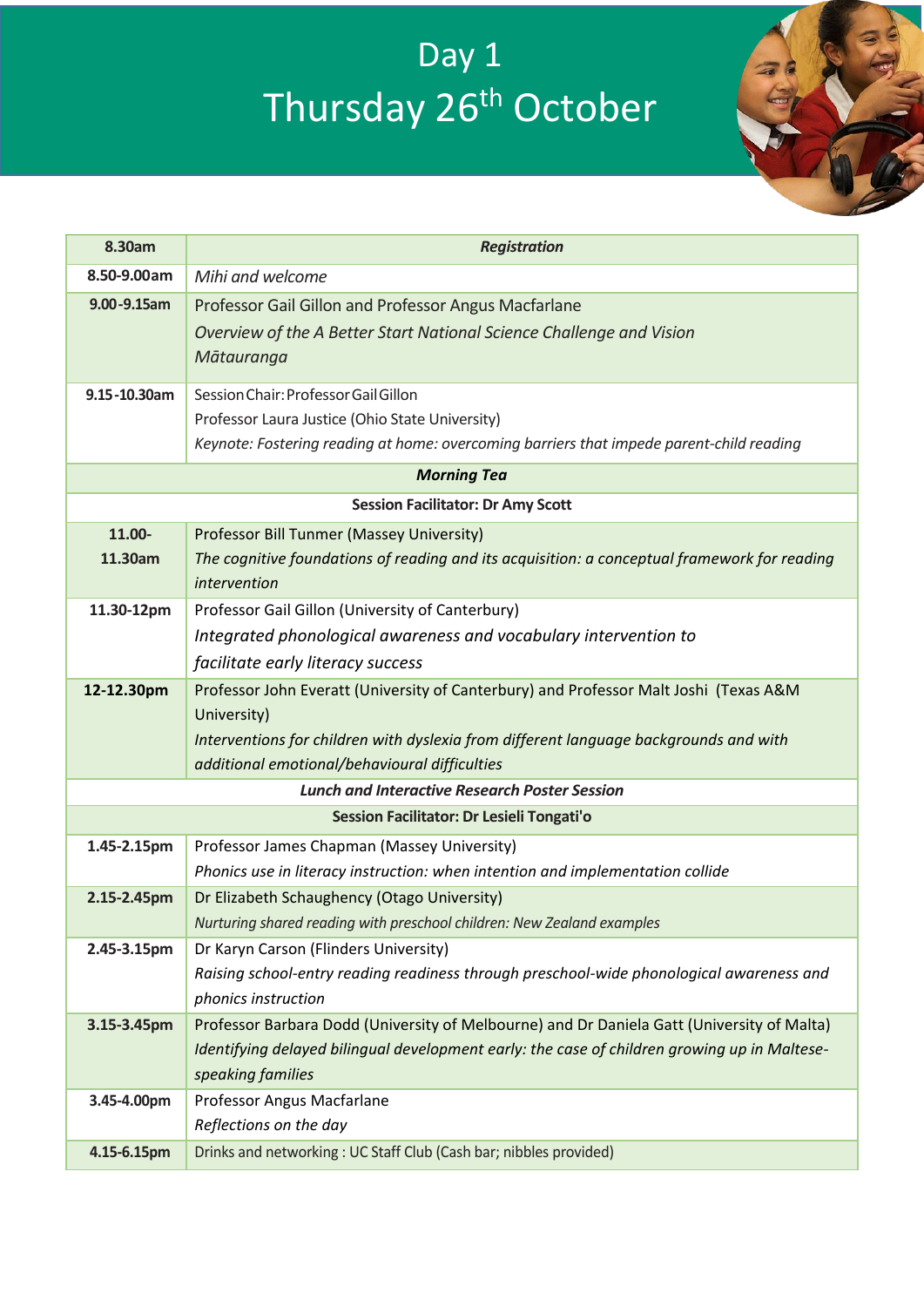# Day 2 Friday 27<sup>th</sup> October



| 8.50am<br>Professor Gail Gillon and Professor Angus Macfarlane                                               |  |  |
|--------------------------------------------------------------------------------------------------------------|--|--|
| Welcome to day two                                                                                           |  |  |
| 9.00-9.50am<br>Lynne-Harata Te Aika (Te Rūnanga o Ngāi Tahu)                                                 |  |  |
| Keynote: Intergenerational bilingual literacy                                                                |  |  |
| Expert panel discussion on priority areas for young children's literacy and learning success<br>9.50-10.30am |  |  |
| <b>Morning Tea</b>                                                                                           |  |  |
| <b>Session Facilitator: Dr Amanda Denston</b>                                                                |  |  |
| Professor Ilsa Schwarz (University of Tennessee - UC Erskine Fellow)<br>11.00-11.30am                        |  |  |
| Teacher talk: the oral and text-based vocabulary used by kindergarten teachers.                              |  |  |
| 11.30-12pm<br>Professor Philip Schluter (University of Canterbury)                                           |  |  |
| Do pre-school socio-demographic and health developmental indicators predict the future                       |  |  |
| utilization of early primary school-based literacy interventions: a national population study                |  |  |
| 12-12.30pm<br>Associate Professor Brigid McNeill (University of Canterbury)                                  |  |  |
| Literacy development in children with speech and language difficulties                                       |  |  |
| Lunch; poster displays continue from Day 1                                                                   |  |  |
| <b>Session Facilitator Tufulasi Taleni</b>                                                                   |  |  |
| 1.30-2.00pm<br>Distinguished Professor Niki Davis (University of Canterbury)                                 |  |  |
| Emergent bilinguals in a digital world                                                                       |  |  |
| 2.00-2.30pm<br>Expert panel discussion on engaging communities for success                                   |  |  |
| 2.30-3.00pm<br>Associate Professor Sonja Macfarlane (University of Canterbury)                               |  |  |
|                                                                                                              |  |  |
| Creating an authentic research community: Engaging whānau in a National Science Challenge                    |  |  |
| <b>Professor Gail Gillon</b>                                                                                 |  |  |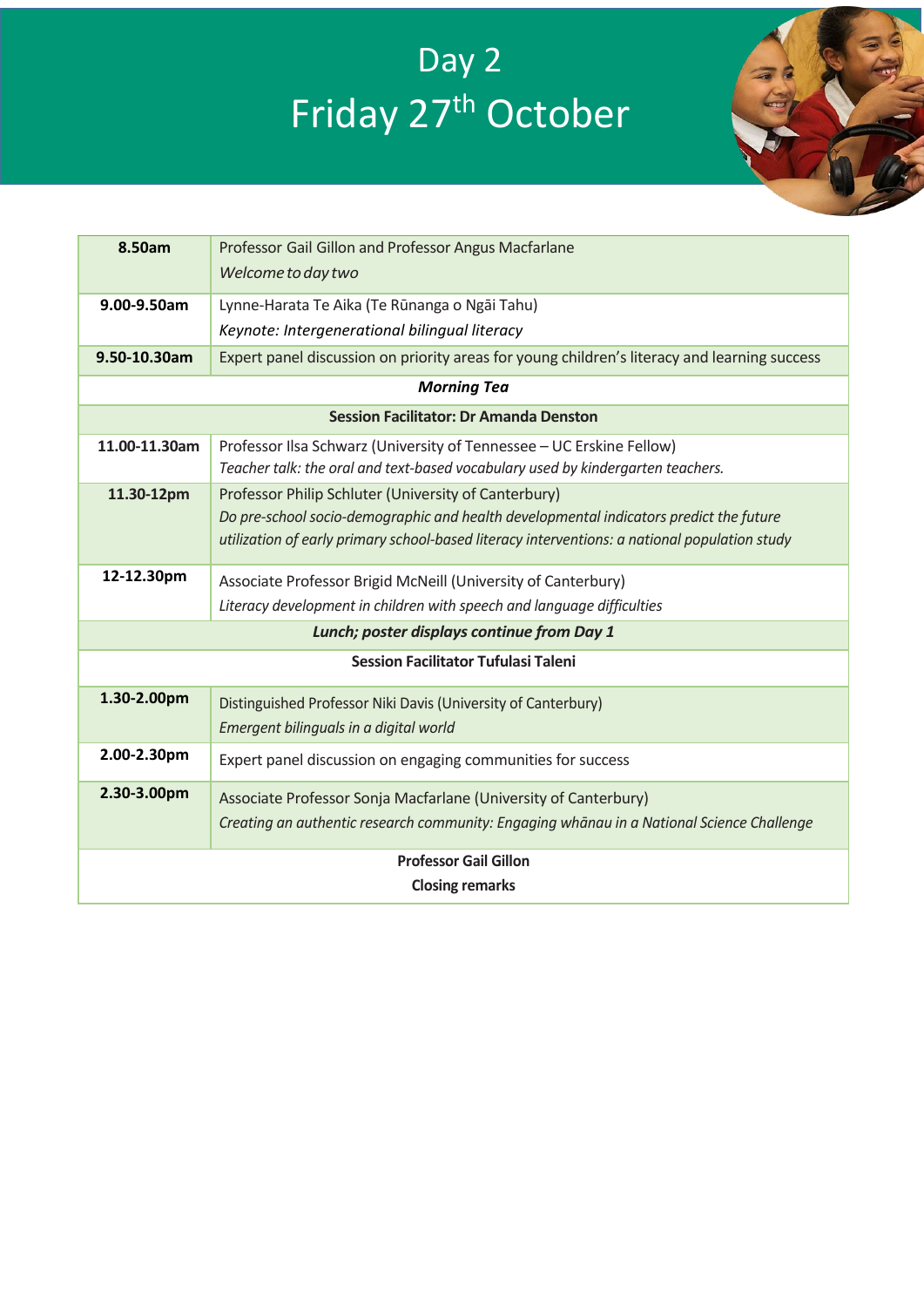# **Presentation Abstracts – Day 1**

#### *Fostering reading at home: overcoming barriers that impede parent-child reading*

#### **Keynote Speaker: Professor Laura Justice (Ohio State University)**

Read-alouds in the home environment have positive impacts on young children's language and literacy skills. In this presentation, I first describe these impacts, and then discuss barriers that prevent children from experiencing frequent read-alouds at home. Finally, I present evidence-based strategies for increasing children's exposure to read-alouds at home.

**\_\_\_\_\_\_\_\_\_\_\_\_\_\_\_\_\_\_\_\_\_\_\_\_\_\_\_\_\_\_\_\_\_\_\_\_\_\_\_\_\_\_\_\_\_\_\_\_\_\_\_\_\_\_\_\_\_\_\_\_\_\_\_\_\_\_\_\_\_\_\_\_\_\_\_\_\_\_\_\_\_\_**

## *The cognitive foundations of reading and its acquisition: a conceptual framework for reading intervention*

## **Professor Bill Tunmer (Massey University) Dr Wes Hoover (American Institutes for Research)**

The aim of this presentation is to provide an overview of a conceptual framework designed to help reading professionals better understand what their students are facing as they learn to read in alphabetic writing systems, including students learning to be biliterate. As a consequence of the work of the US National Reading Panel, increasing attention has focused on five instructional components for improving reading outcomes: phonemic awareness, phonics, fluency, vocabulary, and comprehension. However, the Panel did not elaborate on how the "big five" instructional components impacted the cognitive-developmental capacities underlying learning to read. It presented these instructional components as a list without explicitly addressing their interrelations, either in terms of instruction or cognitive development. In contrast, the Cognitive Foundations Framework aims to build a broad understanding of what is cognitively required for learning to read, laying out the relationships between the cognitive requirements. The central claim of this presentation is that what is needed to help intervention specialists achieve better outcomes is a clearly specified conceptual framework of the cognitive capacities underlying learning to read that provides the basis for an assessment framework that in turn is linked to evidence-based instructional strategies for addressing the literacy learning needs of students.

# *Accelerating early literacy success in Year 1 children who have lower levels of phonological awareness and oral language ability*

**\_\_\_\_\_\_\_\_\_\_\_\_\_\_\_\_\_\_\_\_\_\_\_\_\_\_\_\_\_\_\_\_\_\_\_\_\_\_\_\_\_\_\_\_\_\_\_\_\_\_\_\_\_\_\_\_\_\_\_\_\_\_\_\_\_\_\_\_\_\_\_\_\_\_\_\_\_\_\_\_\_\_**

**Professor Gail Gillon (University of Canterbury) Associate Professor Brigid McNeill (University of Canterbury) Dr Amy Scott (University of Canterbury) Dr Amanda Denston (University of Canterbury) Dr Karyn Carson (Flinders University) Professor Angus Macfarlane (University of Canterbury)**

This session will present the preliminary findings from the year 1 literacy intervention study within the Better Start National Science Challenge. Using a delayed intervention class-group design, data from 173 children in their first year at school who presented with challenges for early literacy success (i.e., low levels of performance on phonological awareness, letter knowledge and oral language measures) were analysed pre- and post-intervention. The intervention comprised structured phonological awareness and vocabulary activities focused on a storybook theme. The

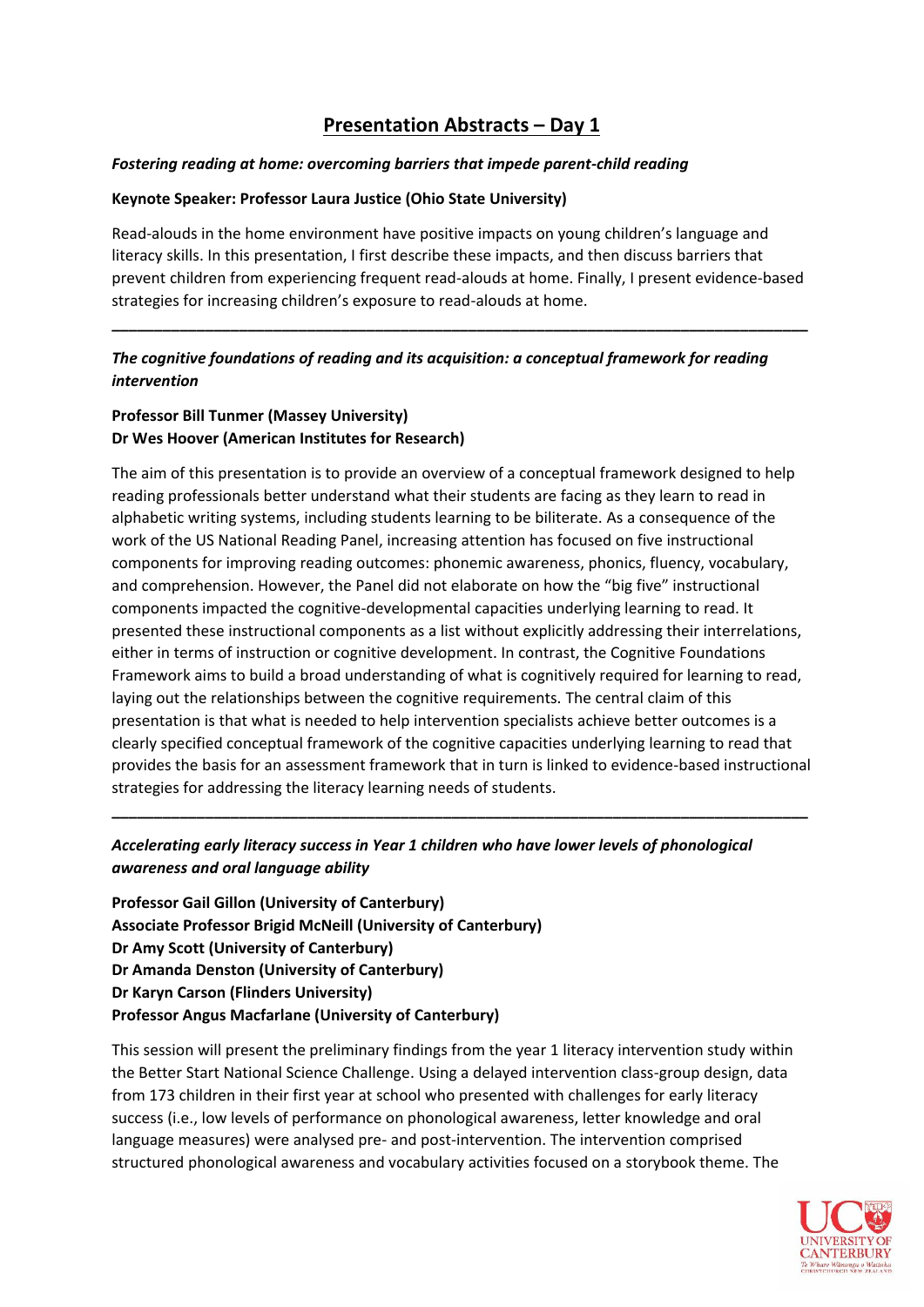class teacher implemented the instruction 4 sessions per week (30 minutes sessions) over a 10 week period at a large group or class level. That is; the children with weakness in their oral language skills who were the focus for this study were engaged in activities with their class peers. The data supported strong treatment effects. Children in group 1 (who received the intervention first) made significantly more progress in their phonological awareness, word decoding ability and expressive vocabulary than children in group 2 who received their usual curriculum programme during the same time period. When children in group 2 received the intervention their progress in phonological awareness word decoding and expressive vocabulary accelerated to a similar (or better) level to children in Group 1. When both groups had received the intervention at the class level x % showed strong performance in PA and word decoding with X percent being identified for small group work to further develop their PA and vocabulary skills (Tier 2 of the intervention programme). This is one of the first studies internationally to demonstrate a transfer effect to word decoding ability from class level intervention for children with lower levels of oral language.

## *Interventions for children with dyslexia from different language back-grounds and with additional emotional/behavioural difficulties*

**\_\_\_\_\_\_\_\_\_\_\_\_\_\_\_\_\_\_\_\_\_\_\_\_\_\_\_\_\_\_\_\_\_\_\_\_\_\_\_\_\_\_\_\_\_\_\_\_\_\_\_\_\_\_\_\_\_\_\_\_\_\_\_\_\_\_\_\_\_\_\_\_\_\_\_\_\_\_\_\_\_\_**

#### **Professor John Everatt (University of Canterbury) Professor R. Malatesha Joshi (Texas A&M University)**

The manifestation of reading difficulties can vary across languages and orthographies. Based on the findings across language contexts, the first part of this talk will consider a Componential Model of Reading (CMR) that includes three components: a cognitive component, which is based on the Simple View of Reading; a psychological component, consisting of motivation and interest; and an ecological component, which includes home environment, dialect, and orthography. The CMR can be applied for assessment and intervention of reading problems across different orthographies and provide a basis on which to understand interactions between the components. Consistent with such interactions, experiences of reading failure can lead to negative feelings about learning, poor selfconcept and behavioural problems. Interventions discussed in the second part of this talk focused on ways to support literacy development while targeting factors associated with educational experiences, particularly among children from multilingual backgrounds. Results indicated improvements in self-concept and a reduction in negative behaviours, as well as the development of literacy skills. However, interactions between these factors argue for further research: e.g., a focus on literacy developing may be appropriate with younger learners, but additional strategies targeting resilient self-efficacy and self-regulated behaviours may be needed for older learners.

**\_\_\_\_\_\_\_\_\_\_\_\_\_\_\_\_\_\_\_\_\_\_\_\_\_\_\_\_\_\_\_\_\_\_\_\_\_\_\_\_\_\_\_\_\_\_\_\_\_\_\_\_\_\_\_\_\_\_\_\_\_\_\_\_\_\_\_\_\_\_\_\_\_\_\_\_\_\_\_\_\_\_**

#### *Phonics use in literacy instruction: when intention and implementation collide*

**Professor James Chapman (Massey University) Dr Keith Greaney (Massey University) Dr Alison Arrow (Massey University) Professor William Tunmer (Massey University)**

New Zealand's approach to literacy instruction is predominantly whole language. Many children when learning to read are disadvantaged by this approach. Explicit code-orientated literacy instruction is not favoured, however, most teachers are believed to include phonics in their literacy lessons. No study has been reported on phonics use in New Zealand schools. We surveyed 974 primary school teachers on the use of phonics instruction. We also assessed knowledge of basic

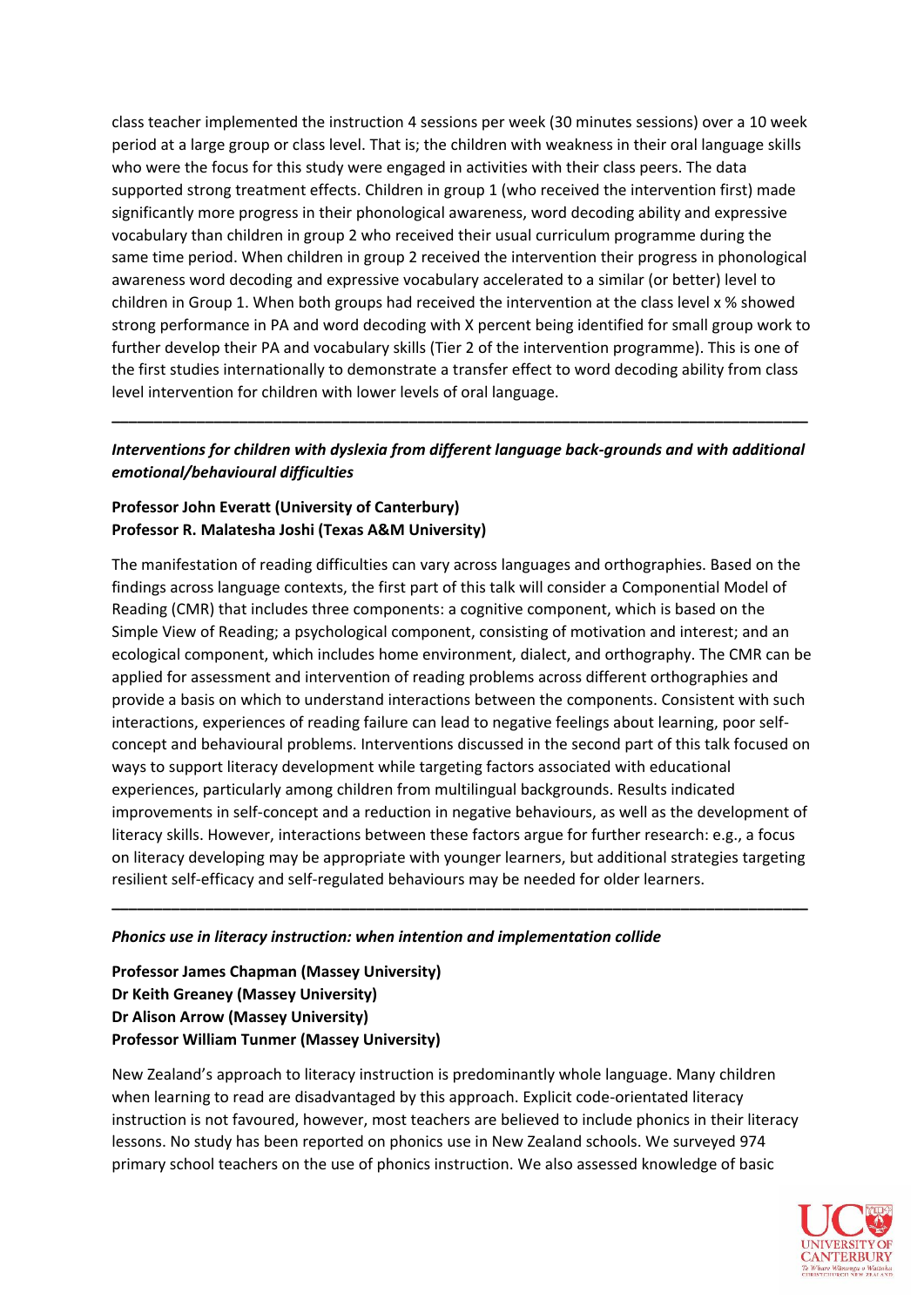language constructs essential for early reading success with 55 teachers participating in a professional development program designed to enhance the explicit teaching of word-level skills. A word identification prompt task based on 6 common word error scenarios experienced by beginning readers was also administered. 85% to 90% of teachers indicated they used phonics in their literacy instruction. Knowledge of basic language constructs was variable: phonological and phonemic knowledge were generally good, but understanding of phonic and morphological constructs was relatively weak. Only 40% of initial word identification prompts were focussed on word-level information; the remainder (60%) were based on context or were non-specific. The implications of these findings for beginning readers are discussed.

**\_\_\_\_\_\_\_\_\_\_\_\_\_\_\_\_\_\_\_\_\_\_\_\_\_\_\_\_\_\_\_\_\_\_\_\_\_\_\_\_\_\_\_\_\_\_\_\_\_\_\_\_\_\_\_\_\_\_\_\_\_\_\_\_\_\_\_\_\_\_\_\_\_\_\_\_\_\_\_\_\_\_**

#### *Nurturing shared reading with preschool children: New Zealand examples*

**Dr Elizabeth Schaughency (Otago University) Professor Elaine Reese (Otago University) Jessica Riordan (Otago University) Melissa Derby (University of Canterbury) Dr Leanne Wilson (University of Canterbury) Professor Gail Gillon (University of Canterbury)**

During the preschool years, interactions between adults and children provide important contexts for children's learning. Intuitively, shared reading presents opportunities for fostering children's developing emergent literacy skills, although research suggests that learning opportunities may be more powerful when adults and children actively engage and participate during shared reading. This presentation describes efforts to support kaiako in interactive shared reading and oral language interactions with young children. Efforts were informed by international research, New Zealand policy, initiatives, and research, and engagement with early childhood communities and guided by a desire to work from a strength-based perspective that acknowledges the funds of knowledge of kaiako –their knowledge of their children and their experiences – as important resources for supporting children's learning and development. Work to date suggests: Learning how to support children's learning and developed is desired by kaiako; efforts may add to the kete of strategies kaiako use during shared reading; specific strategies may be associated with specific benefits for children's early literacy and learning. Promising findings support future efforts to: effectively engage more families and early childhood communities, support use and adaptation to meet differing needs of families and children, and extend work to other areas of learning and development.

# *Raising school-entry reading readiness through preschool-wide phonological awareness and phonics instruction*

**\_\_\_\_\_\_\_\_\_\_\_\_\_\_\_\_\_\_\_\_\_\_\_\_\_\_\_\_\_\_\_\_\_\_\_\_\_\_\_\_\_\_\_\_\_\_\_\_\_\_\_\_\_\_\_\_\_\_\_\_\_\_\_\_\_\_\_\_\_\_\_\_\_\_\_\_\_\_\_\_\_\_**

## **Dr Karyn Carson (Flinders University) Dr Anne Bayetto (Flinders University)**

This presentation will report the results of a study that investigated the effect of preschool-wide, teacher-implemented, phonological awareness (PA) instruction, focused at the phoneme-level, juxtaposed with letter-sound knowledge (LSK), on raising code-based reading readiness among 4 year-old children with Developmental Language Disorder (DLD) and typical development (TD). Ninety-nine 4-year-old children participated. In the experimental condition, 55 children, inclusive of 15 children with DLD, received 10-weeks of preschool-wide, teacher-delivered, phoneme-focused, LSK instruction twice a week integrated into existing preschool activities. In the control condition,

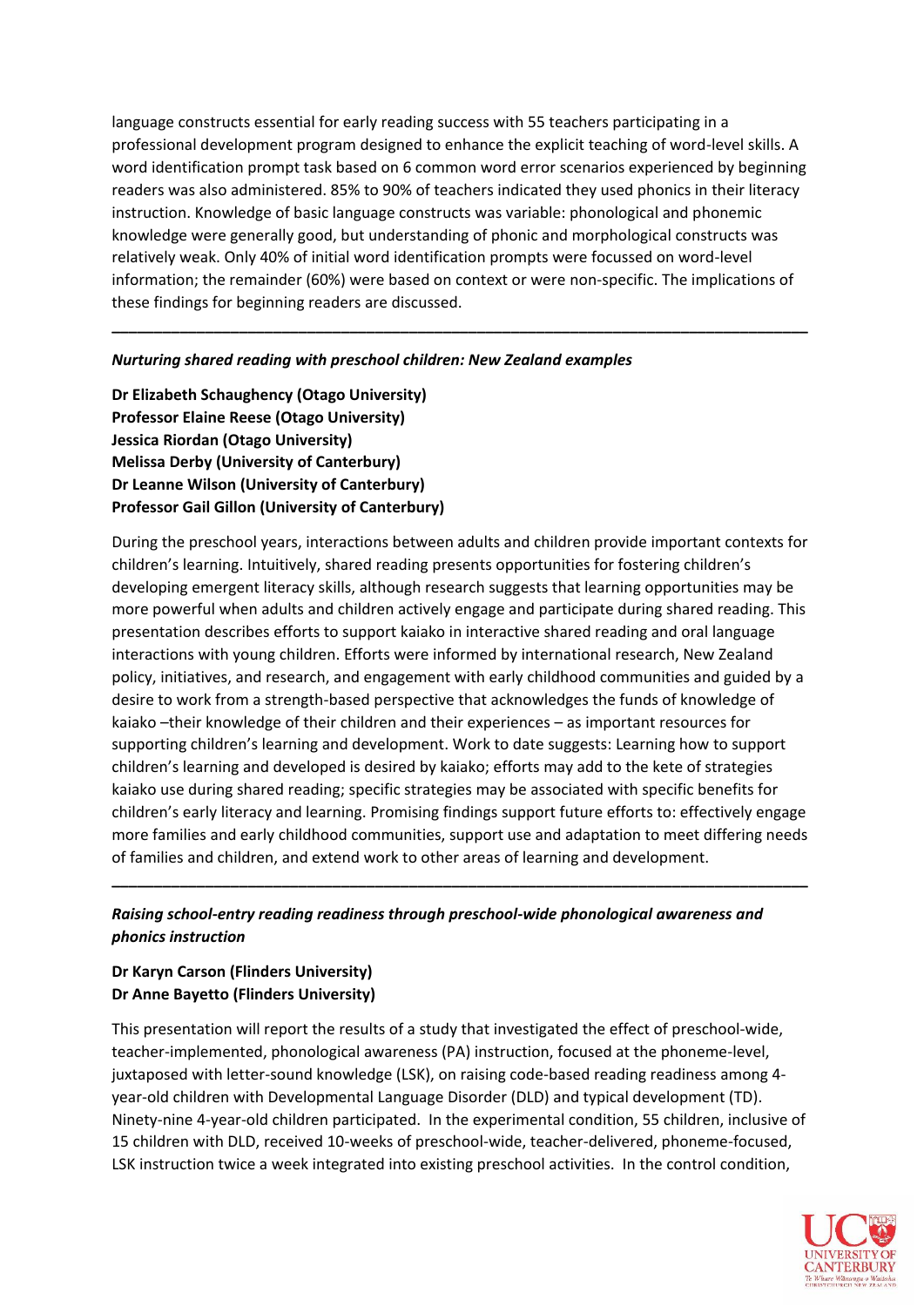44 children, inclusive of 11 children with DLD, continued with the usual preschool program. Children in the experimental condition performed significantly higher on measures of phoneme awareness  $(p=.024, d=.48)$ , LSK  $(p=.012, d=.28)$  and early decoding attempts  $(p=.006, d=.55)$  compared to control children. Similarly, children with DLD in the experimental condition performed significantly higher in phoneme awareness (p=.007, d=.77) and LSK (p=.001, d=.32), but not in early decoding attempts (p=.310, d=.04), compared to children with DLD in the control condition. Preschool-wide phoneme-focused PA and LSK instruction can enhance knowledge of code-based skills for children with DLD and TD in the months leading up to school-entry. A focus on transferring PA and LSK skills to decoding is needed for children with DLD.

**\_\_\_\_\_\_\_\_\_\_\_\_\_\_\_\_\_\_\_\_\_\_\_\_\_\_\_\_\_\_\_\_\_\_\_\_\_\_\_\_\_\_\_\_\_\_\_\_\_\_\_\_\_\_\_\_\_\_\_\_\_\_\_\_\_\_\_\_\_\_\_\_\_\_\_\_\_\_\_\_\_\_**

## *Identifying delayed bilingual development early: the case of children growing up in Maltesespeaking families*

# **Professor Barbara Dodd (University of Melbourne) Dr Daniela Gatt (University of Malta)**

Maltese children grow up in a bilingual context where Maltese and English are majority languages. For most children, exposure is predominantly Maltese, with English input being largely fragmented. This presentation first outlines the characteristics of this distinct language-learning context. It then synthesises the more important lexical findings reported for children receiving Maltese-dominant exposure, in order to derive implications for the early identification of language delay in this underresearched population. Language delay may be the first sign of developmental language disorder which, in turn, is highly comorbid with literacy difficulties. Main findings from three studies, two based on Maltese children and one comparing early bilingual vocabularies across different language pairs, are presented. Participants in the first and second study were aged 12-30 months (N=44) and 23-34 months (N=65) respectively. The larger cross-linguistic cohort (N=250) was aged 24-36 months. All studies employed adaptations of the MacArthur-Bates CDI: Words and Sentences (Fenson et al., 2007) to measure expressive vocabulary. Common to the three studies was the immense variability in participants' composite and single-language vocabulary scores. Findings highlight the need for further vocabulary data that elaborate on Maltese children's group-level performance and individual-level classification accuracy, so that language delay may be identified with more confidence.

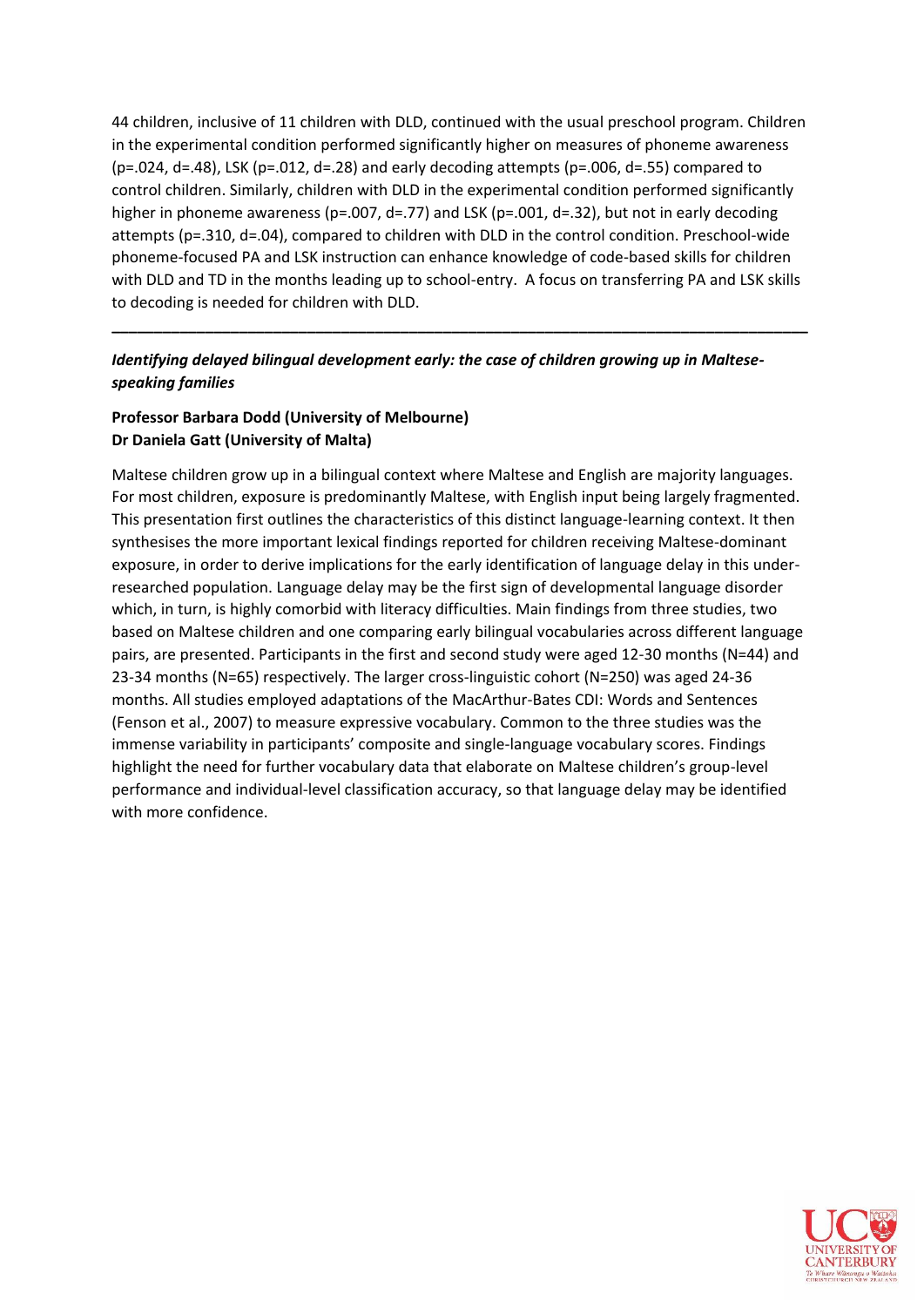# **Presentation Abstracts – Day 2**

#### *Intergenerational bilingual literacy*

## **Keynote Speaker: Lynne-Harata Te Aika (Te Rūnanga o Ngāi Tahu)**

Lynne will focus her presentation on Ngāi Tahu's aspirations for young children's language, literacy, and healthy wellbeing; Ngāi Tahu's language learning and educational aspirations; and her perspectives on where research should focus around language learning and educational success for Māori.

**\_\_\_\_\_\_\_\_\_\_\_\_\_\_\_\_\_\_\_\_\_\_\_\_\_\_\_\_\_\_\_\_\_\_\_\_\_\_\_\_\_\_\_\_\_\_\_\_\_\_\_\_\_\_\_\_\_\_\_\_\_\_\_\_\_\_\_\_\_\_\_\_\_\_\_\_\_\_\_**

## *Panel discussion: Priority areas for young children's literacy and learning success*

**Professor Gail Gillon – Facilitator (University of Canterbury) Professor R. Malatesha Joshi (Texas A&M University) Professor Bill Tunmer (Massey University) Professor Laura Justice (Ohio State University) Distinguished Professor Niki Davis (University of Canterbury) Professor Barbara Dodd (University of Melbourne)**

Early reading success is a strong predictor of later reading and subsequent educational achievement. Literacy achievement of New Zealand children requires attention, to lead to better early literacy, learning and health outcomes, particularly for Māori and Pasifika children, and those from low socio-economic backgrounds. This panel of international experts share their priorities for supporting children's literacy and learning success.

**\_\_\_\_\_\_\_\_\_\_\_\_\_\_\_\_\_\_\_\_\_\_\_\_\_\_\_\_\_\_\_\_\_\_\_\_\_\_\_\_\_\_\_\_\_\_\_\_\_\_\_\_\_\_\_\_\_\_\_\_\_\_\_\_\_\_\_\_\_\_\_\_\_\_\_\_\_\_\_\_\_\_**

#### *Teacher talk: the oral and text-based vocabulary used by kindergarten teachers*

# **Professor Ilsa Schwarz (University of Tennessee Health Science Center; UC Erskine Fellow) Dr Jillian McCarthy (University of Tennessee Health Science Center)**

Kindergarten teachers may encounter up to a five-year range of reading related abilities within their classrooms. This is especially likely in the area of vocabulary, a known predictor of literacy skills. To help mitigate later reading and writing problems, kindergarten activities and lessons should expose children with limited vocabularies to sophisticated words and include robust vocabulary instruction. This study examined the words used by four kindergarten teachers every day across a week of instruction and the vocabulary words they taught. Each teacher wore a voice activated recording device and the tapes of their oral output were transcribed and entered into the Strategic Analysis of Language Transcripts (SALT) computer program for analysis. The transcripts were examined for word use frequency as well as word sophistication based on Dale-Chall (1995) and Word Zones™ (Hiebert, 2005) word lists. The words targeted during instruction were also assessed for their level of sophistication and the techniques used to teach them. As expected, teacher vocabulary consists mainly of high frequency words and the transcripts revealed limited attention to sophisticated word use. Results also demonstrate missed opportunities for enhancing vocabulary. Improving word knowledge through the use of different instructional strategies will be discussed.

**\_\_\_\_\_\_\_\_\_\_\_\_\_\_\_\_\_\_\_\_\_\_\_\_\_\_\_\_\_\_\_\_\_\_\_\_\_\_\_\_\_\_\_\_\_\_\_\_\_\_\_\_\_\_\_\_\_\_\_\_\_\_\_\_\_\_\_\_\_\_\_\_\_\_\_\_\_\_\_\_\_\_**

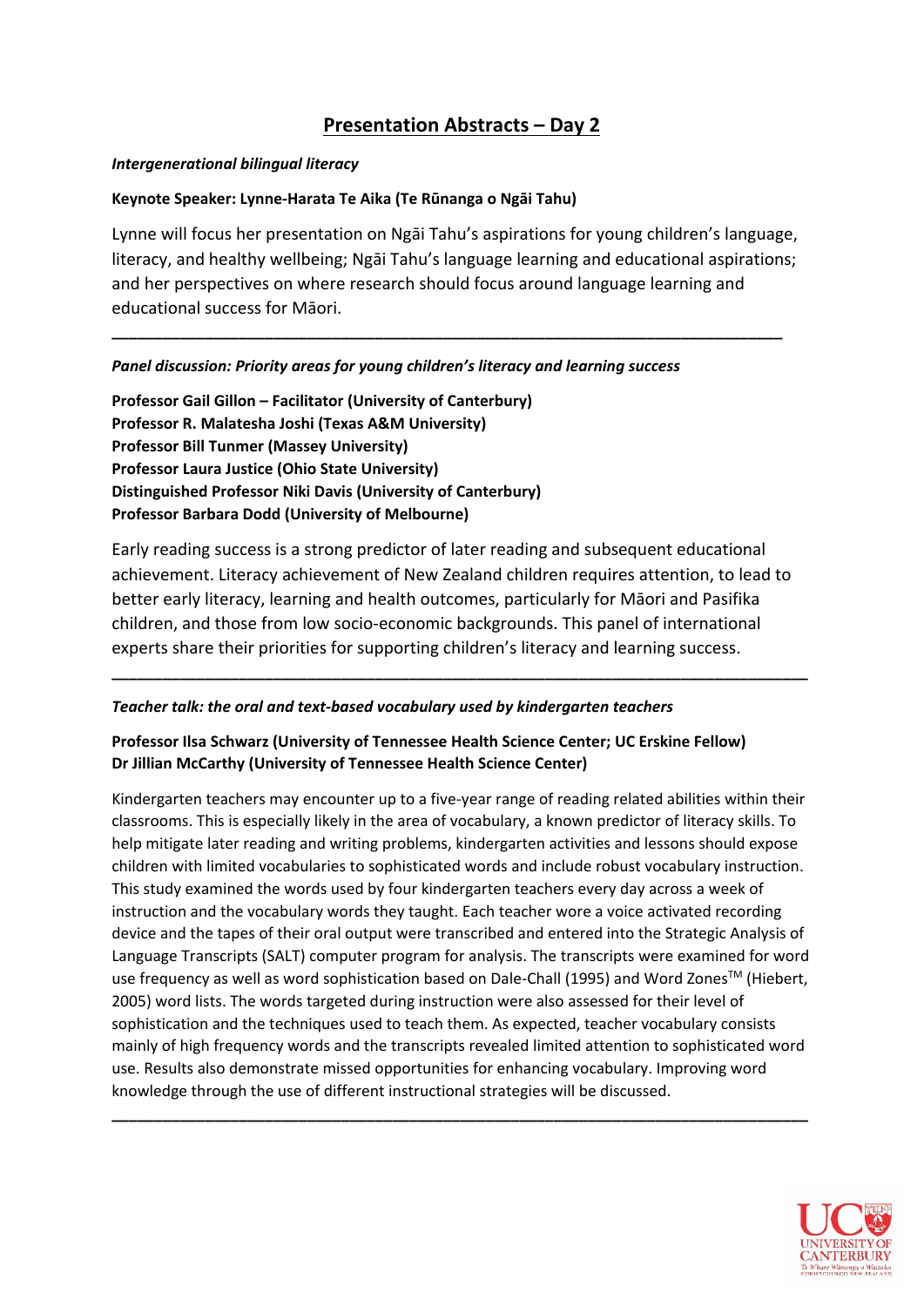*Do pre-school socio-demographic and health developmental indicators predict the future utilization of early primary school-based literacy interventions: a national population study*

**Professor Philip Schluter (University of Canterbury) Professor Gail Gillon (University of Canterbury) Associate Professor Brigid McNeill (University of Canterbury) Dr Rick Audas (Otago University) Professor Barry Taylor (Otago University) Dr Barry Milne (University of Auckland) Dr Jesse Kokaua (Otago University)**

Early detection of barriers to literacy learning underpins the provision of successful early intervention. A national health screening programme, the B4 School Check (B4SC) examines hearing, vision, weight, development status, and emotional and behavioural development in 4-year-old children. It may also provide an early screen for literacy intervention need. This study investigates whether variables from the B4SC predict early literacy inventions over and above socio-demographic factors. Time-to-event analysis of children who undertook their B4SC between 1 July 2010 and 30 June 2015 was conducted. Using Statistic New Zealand's Integrated Data Infrastructure, these children were matched to the Ministry of Education's database on literacy interventions. Cox proportional hazard models were employed to model literacy intervention. Predictive performance was assessed using a hold-out sample and Harrell's c-statistic. Data were available from 255,270 children, of whom 20,652 (8.1%) had at least one literacy intervention. All considered sociodemographic and B4SC variables were significantly related to receiving an intervention (p<0.001). Boys were more likely to receive the intervention than girls, as were those living in higher deprivation. However, the multivariable model including all variables yielded a c-statistic of 0.622 (95% confidence interval: 0.617, 0.628) which is less than the threshold for a model considered to have reasonable predictive power. Routinely collected B4SC information predicts the likelihood of a child's subsequent literacy intervention, but additional information is required to increase any screening model's sensitivity and specificity.

**\_\_\_\_\_\_\_\_\_\_\_\_\_\_\_\_\_\_\_\_\_\_\_\_\_\_\_\_\_\_\_\_\_\_\_\_\_\_\_\_\_\_\_\_\_\_\_\_\_\_\_\_\_\_\_\_\_\_\_\_\_\_\_\_\_\_\_\_\_\_\_\_\_\_\_\_\_\_\_\_\_\_**

#### *Literacy development in children with speech and language difficulties*

**Associate Professor Brigid McNeill (University of Canterbury) Professor Gail Gillon (University of Canterbury) Dr Amy Scott (University of Canterbury) Dr Amanda Denston (University of Canterbury)**

Children with speech production difficulties are more likely to need extra support in their early literacy development. In particular, the type of speech production errors used by the child is differentially associated with literacy outcome. It is important that the response to class-wide intervention to support early literacy knowledge are examined for subgroups of children with speech production difficulty. This study will describe the speech production profiles of children included in the 'Eke Pānui, Ake Tamaiti' intervention cohort. Preliminary data from the first phase of the intervention study will be analysed to examine the impact of the class-wide intervention for children with speech and language difficulties. The implications for supporting the early literacy development of children with speech production difficulty will be discussed.

**\_\_\_\_\_\_\_\_\_\_\_\_\_\_\_\_\_\_\_\_\_\_\_\_\_\_\_\_\_\_\_\_\_\_\_\_\_\_\_\_\_\_\_\_\_\_\_\_\_\_\_\_\_\_\_\_\_\_\_\_\_\_\_\_\_\_\_\_\_\_\_\_\_\_\_\_\_\_\_\_\_\_**



*Emergent bilinguals in a digital world*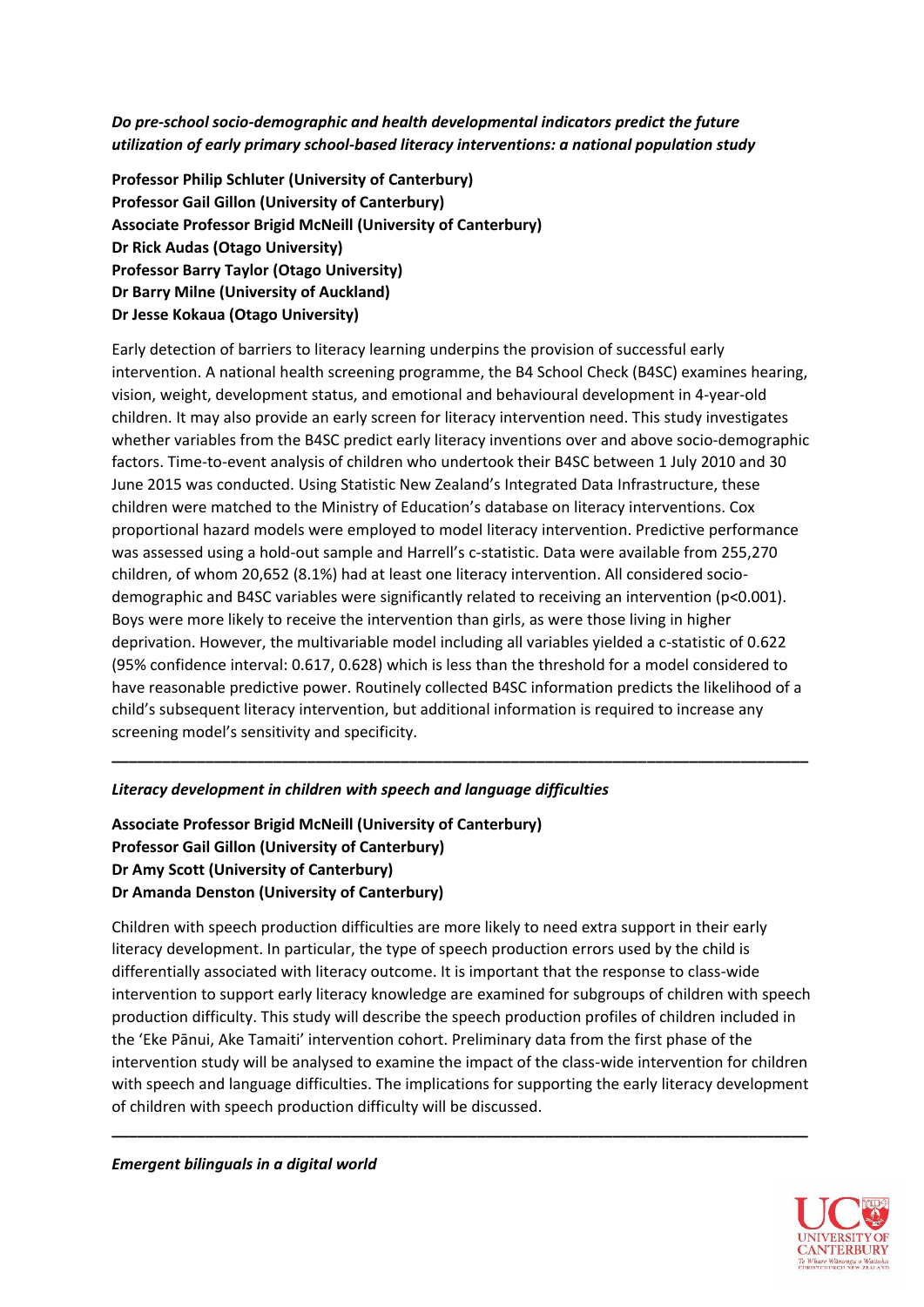**Distinguished Professor Niki Davis (University of Canterbury) Associate Professor Una Cunningham (University of Canterbury) Leona Harris (University of Canterbury) Saili Aukuso (University of Canterbury) Leali'ie'e Tufulasifa'atafataf Ova Taleni (University of Canterbury) Dr Lesieli Tongati'o (University of Canterbury) Professor Janette King (University of Canterbury) Dr Lia de Vocht van Alphen (University of Canterbury) Professor Monica Axelsson (Stockholm University)**

The linguistic and cultural capital accumulated by children growing up with multiple languages can have lifelong benefits. Evidence of effective computer-assisted language learning for adults suggest the need for research to sustain young children's multilingualism (Cunningham, 2011; Cunningham, King et al, 2017). Intentional strategies are particularly important given the challenges that children face growing up in a digital world. Researching the interconnections between children's environments, languages and the people involved is enabling us to identify and develop strategies to strengthen these connections (as well as to reduce distractions). Policies and practices that nudge intentional use of community languages are evident and we have identified ways in which the digital world can increase access to language resources. Our case study research of linguistic landscapes is part of a larger project within the Eke Pānui, Ake Tamiti Learning Research Programme (Gillon et al, 2016). The research began with developing our methodology while gathering the first linguistic landscape in an award-winning Māori immersion early childhood education centre (Harris, 2017). Emerging findings from more than 10 schools and centres indicate that, while the digital world is carefully managed, there are unmet needs. We have developed capacity building workshops and web-based resources to increase engagement with children's home languages and cultures in collaboration with participating centres, schools and communities (see [http://latllab.canterbury.ac.nz/a-better-start/\)](http://latllab.canterbury.ac.nz/a-better-start/).

**\_\_\_\_\_\_\_\_\_\_\_\_\_\_\_\_\_\_\_\_\_\_\_\_\_\_\_\_\_\_\_\_\_\_\_\_\_\_\_\_\_\_\_\_\_\_\_\_\_\_\_\_\_\_\_\_\_\_\_\_\_\_\_\_\_\_\_\_\_\_\_\_\_\_\_\_\_\_\_\_\_\_**

#### *Panel discussion: Engaging communities for success*

**Jan Dobson – Facilitator (Ministry of Education, Participation Facilitator) Inspector Richard Bruce (Area Prevention Manager Christchurch Metro, NZ Police) Linda Roper (Head Teacher, Kidsfirst Kindergartens Bromley) Olivia Brook (Lead Teacher, New Beginnings Preschool) Garry Williams (Ministry of Education, Manager Education) Fue Seinafo (Ministry of Education, Manager of Education)**

Respectful and genuine engagement is critical for the success of interventions and programmes designed to increase learning success, improve health and wellbeing, and enhance mana in communities most in need. This expert panel shares their experiences with successful community engagement and strategies for applying engagement in practice. Questions are welcomed from the audience during this interactive session.

**\_\_\_\_\_\_\_\_\_\_\_\_\_\_\_\_\_\_\_\_\_\_\_\_\_\_\_\_\_\_\_\_\_\_\_\_\_\_\_\_\_\_\_\_\_\_\_\_\_\_\_\_\_\_\_\_\_\_\_\_\_\_\_\_\_\_\_\_\_\_\_\_\_\_\_\_\_\_\_\_\_\_**

#### *Creating an authentic research community: Engaging whānau in a National Science Challenge*

**Associate Professor Sonja Macfarlane (University of Canterbury) Professor Angus Macfarlane (University of Canterbury) Professor Gail Gillon (University of Canterbury)**

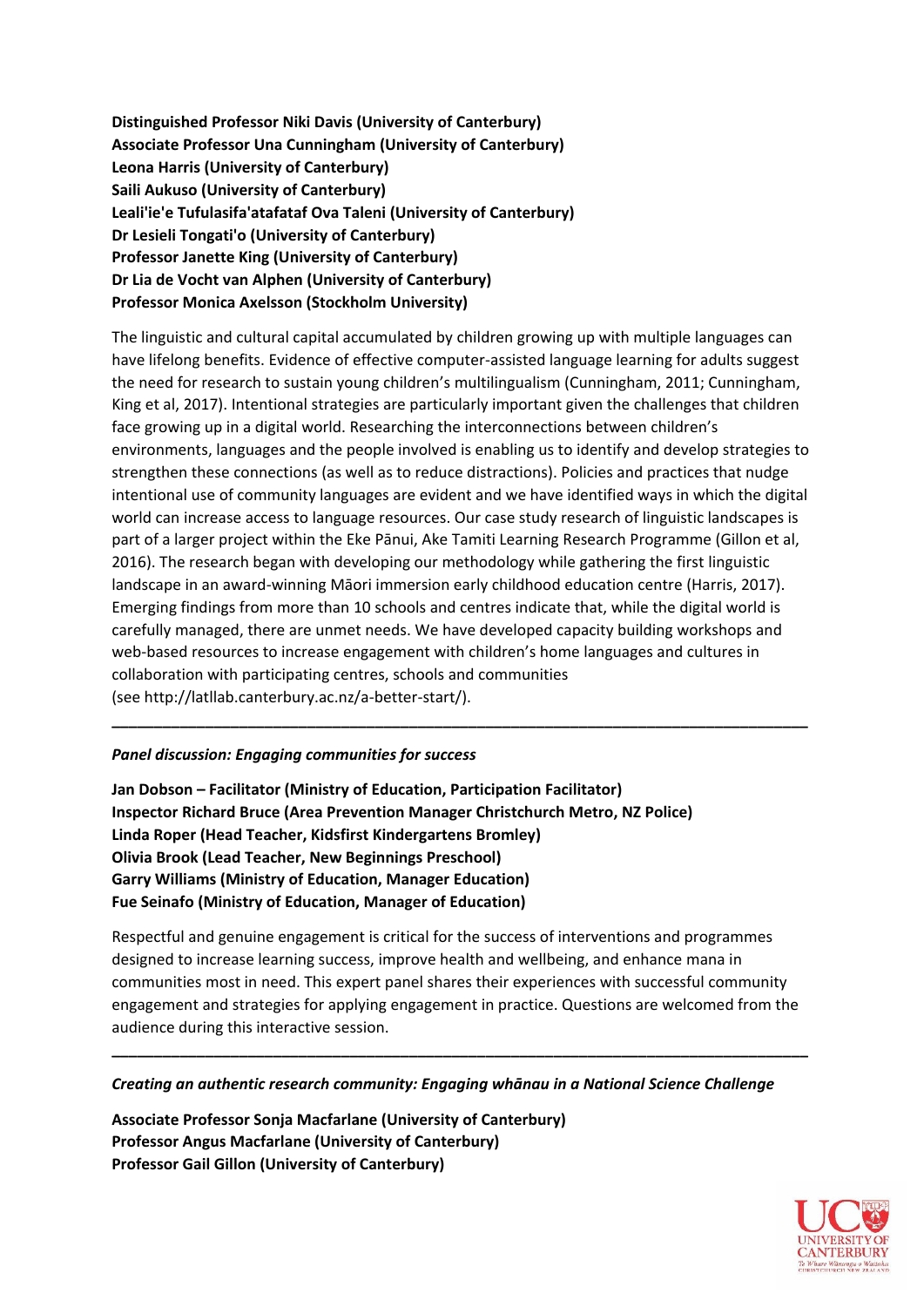# **Dr Amanda Denston (University of Canterbury) Dr John Boereboom (Centre for Evaluation and Monitoring) Dr Elizabeth Schaughency (Otago University)**

The Ministry of Business, Innovation and Employment (MBIE) in New Zealand have funded 11 National Science Challenges (NSC), which aim to tackle the big questions facing the wellbeing of our wider society. An overarching imperative across the Challenges is to give life to MBIE's aspirational Vision Mātauranga – a policy that promotes the vitality of Māori knowledge as a key aspect of the research process. One Challenge, A Better Start: E Tipu E Rea, explores four key focus areas that children encounter in their early development, and unpacks the factors that contribute to forming a solid foundation for fostering wellbeing and lifelong success. Central to the principles of this Challenge is Te Tiriti o Waitangi in that it provides a framework to guide whānau engagement, meaning-making, and policy change and praxis. This presentation will explore how the three Treaty of Waitangi principles of Partnership, Protection and Participation shaped a research approach to whānau engagement; one that is premised on an authentic power sharing partnership between the research team, educational professionals and whānau. Identifiable barriers to whānau are actively targeted so as to bring promise and life to whānau aspirations whilst ensuring that the mana of whānau and their tamariki remains intact.

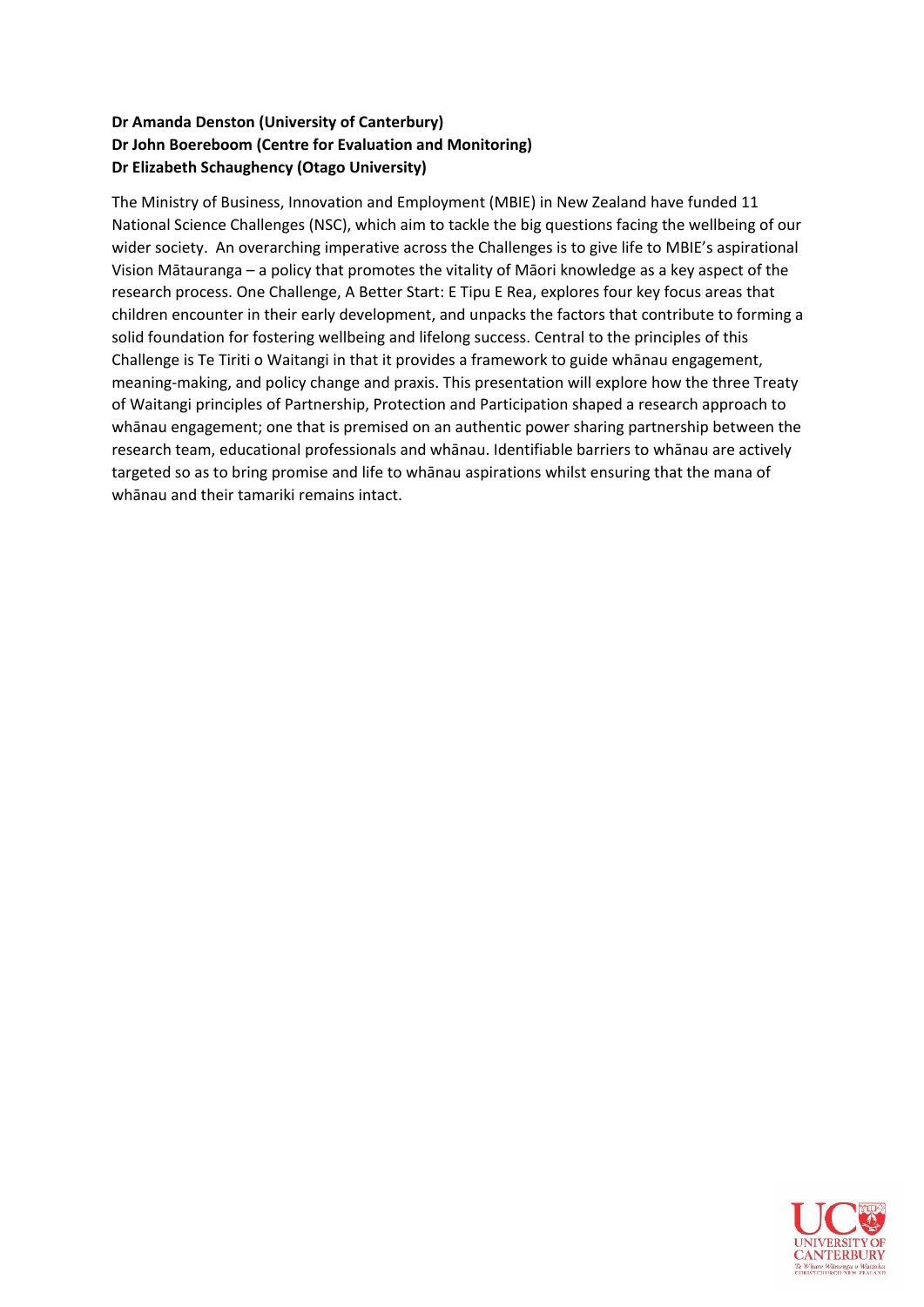# **Interactive Poster Session Abstracts**

\*ordered by poster number

## **1. Melissa Derby (University of Canterbury)**

# *'H' is for Human Right: Braiding Western Literacy Indicators with Indigenous Epistemology and Pedagogy*

UNESCO defines literacy as a fundamental human right that is pivotal to cultivating selfdetermination in the areas of health and wellbeing, community engagement, cultural imperatives, and lifelong learning. Ensuring basic literacy skills for all is a central goal of every education system in the world. However, often literacy programs that are intended to support the emerging literacy of Indigenous children are reconceptualisations of earlier colonial projects that undermined Indigenous pedagogy and epistemology. This poster presents a literacy program that is inspired by Māori epistemology and pedagogy to support the emerging literacy of bilingual (English and Māori) preschool children.

## **2. Saili Aukuso (University Of Canterbury)**

# *A new perspective on learning languages in a digital world O se vaaiga fou i le a'oina o gagana i se lalolagi o mea faatekonolosi*

What are the multilingual landscapes of Samoan children in Year 0/1 in primary schools? This poster presents one such landscape. Family/whānau/fanau voices are also drawn from additional evidence from the project's survey plus an evaluation of a workshop held with a Samoan church community. This poster focuses on the crucial role of language empowerment for Māori and Pasifika children. The purpose of the linguistic landscape in the digital world was, in part, to address the difficulty of developing relationships beyond the school, because teachers looked to family/whānau/fanau others to support their child's language development, particularly where staff were unable to do so. Cultural event such as kapa haka and Pasifika cultural group were also key features.

# **3. Dr Amanda Denston (University of Canterbury)**

# *Relationship between early language and literacy skills and academic self-esteem and self-efficacy*

Previous research has found an association between psychosocial development, such as self-esteem, and school achievement. Experiences of difficulties in learning are considered to lead to a reduction in self-concept, which may have subsequent negative effects for well-being. For children who experience difficulties in their literacy development, such declines in psychosocial development may occur at an earlier age and be more pronounced. In research as part of A Better Start, data were analysed to examine relationships between academic self-concept/self-efficacy and measures of language and early literacy administered early in children's first year of school. Results identified significant associations, particularly between self-concept/self-efficacy and measures of language (such as vocabulary). Relationships were also identified between self-concept/self-efficacy and skills that support the development of early literacy (e.g., letter-sound knowledge). Such relationships were larger for students with language and phonological difficulties, suggesting that those with a broader range of difficulties may suffer negative impacts on psychosocial development more than others. The current research suggests that impacts on self-concept may occur earlier than previously thought, arguing that early intervention is crucial to the well-being of at-risk students.

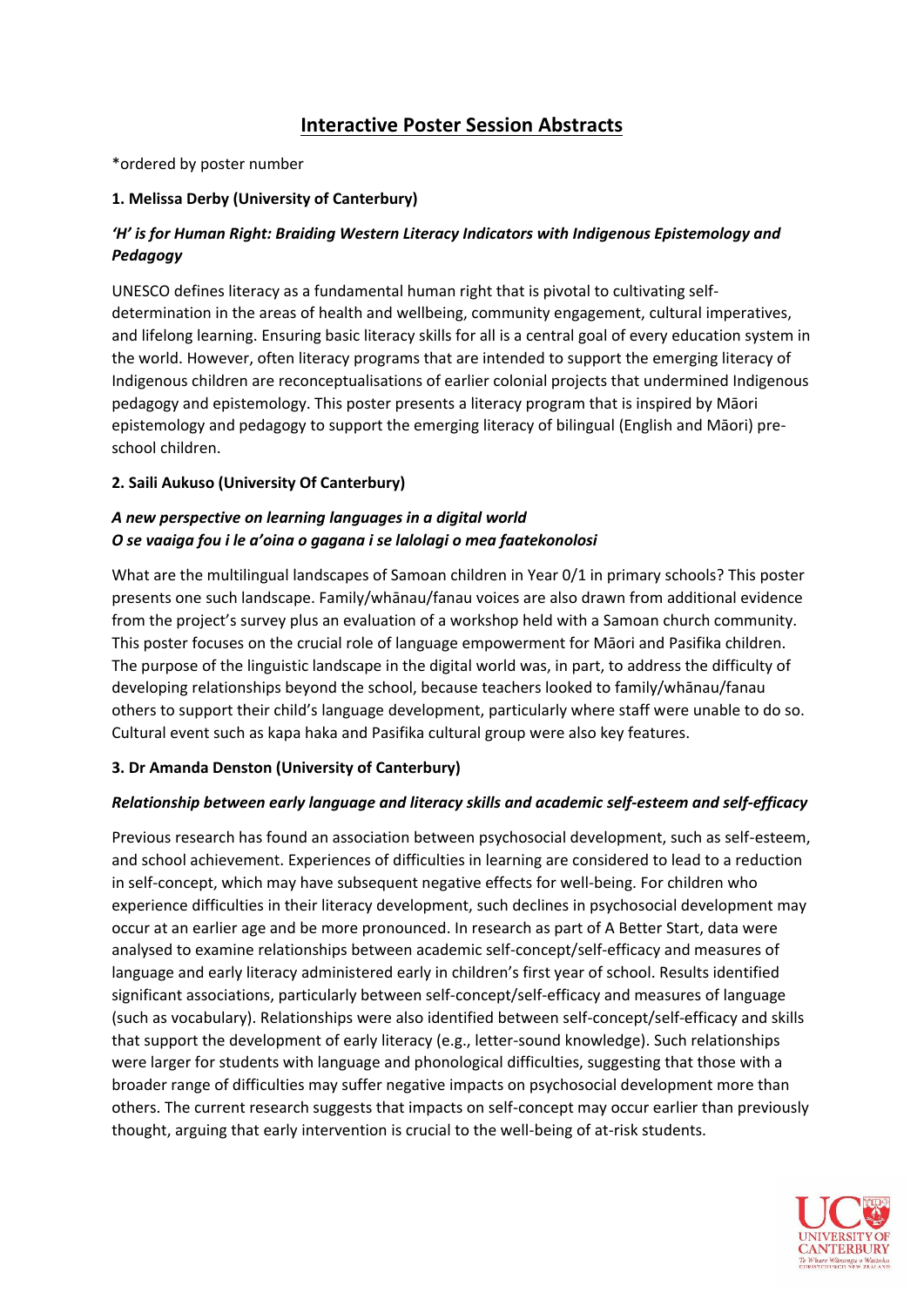## **4. Nikita Gregory (University of Canterbury)**

# *Sharing Student Health Data with Teachers to Improve Academic Achievement: A Proposed Investigation*

Sharing student health information with schools may provide direction for appropriate interventions to improve both learning and health outcomes for students with challenging health issues. This investigation seeks to discover whether sharing this health information positively impacts the child's learning and health outcomes, and understand parents' and teachers' perceptions of sharing children's health data with teachers. Considering parent and teacher perception's will allow barriers and concerns to be addressed appropriately, particularly when sharing tapu information.

## **5. Alice Kim (University of Canterbury)**

# *Pacific children's, mothers' and teachers' perceptions of the children's academic performance at age 6 years*

Culture plays an important role in one's views towards education. It is imperative then to assess how students' differing cultural backgrounds influence their learning and how teachers can interact with students given those differences. A cohort study of 1,398 Pacific children is analysed to investigate the differing perspectives of academic performance held by the children and their mothers and teachers. Self-reported measures of children's academic performance at age 6 years were also compared to the results from the British Picture Vocabulary Scale. Negligible to slight agreements were found between the child-mother, child-teacher, and mother-teacher pairwise assessments of children's academic performance. Mothers with post-secondary educational qualifications, proficient in English, and more aligned with the New Zealand culture were more likely to concord with teachers' assessments. The results emphasise the importance of demonstrating cultural responsiveness and incorporating Pacific perspectives into teaching and assessing students' academic performance.

#### **6. Leona Harris (University of Canterbury)**

# *Linguistic landscapes of emergent bilinguals in a digital world*

The linguistic landscape is the visibility and salience of any given language within a geographically defined area (Landry & Bourhis, 1997). It reflects the strength of the language policy and influences how languages are perceived and therefore used (Cenoz & Gorter 2006). This research is set within a strand of "Eke Pānui, Eke Tamaiti; Braiding health and education services to ensure early literacy success and healthy well-being for vulnerable children", which is part of the National Science Challenges research programme in New Zealand (Gillon et al, 2016). It is a part of the emergent bilinguals living in a digital world literacy strand (Cunningham & Davis, 2015) of the Better Start research programme. Data, including photos and videos of all displays and interviews with teacher and parents, was gathered from seven ECE centres. Artefacts from the preliminary data will be presented as examples of ways to enhance the linguistic landscapes of emergent bilinguals growing up in a digital world.

# **7. Gail Gillon (University of Canterbury)**

# *International Survey of SLP practices in working with children with Autism Spectrum Disorder (ASD)*

Autism Spectrum Disorder (ASD) is a complex neurodevelopmental impairment that affects children and families around the globe. To better understand the role of Speech-Language

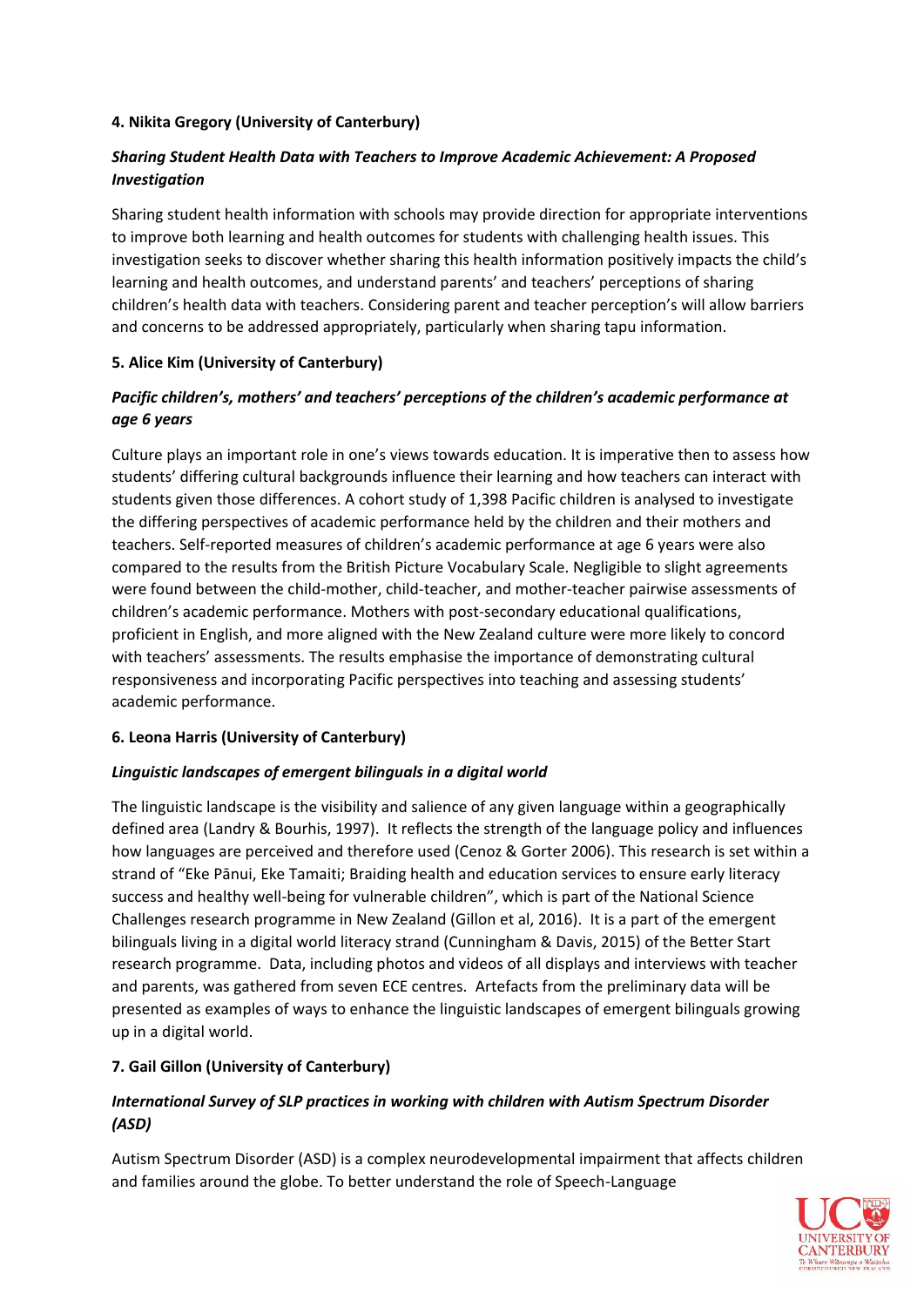Pathologists (SLPs) in differing countries in supporting children with ASD, the International Association of Logopedics and Phoniatrics (IALP) Child Language Committee developed a survey for SLPs who were currently working with children or adolescents with ASD. The survey comprised 58 questions relating to background information of the respondent, characteristics of children with ASD and the role of SLPs in diagnosis, assessment and intervention practices for children with ASD. The English version of the survey was translated into French, Russian, and Portuguese and distributed on-line through speech language pathology associations who are members of IALP. This poster provides a descriptive summary of main findings from the quantitative data from the 1114 SLPs (representing 35 countries) who completed the survey. Most of the respondents (91%) were experienced in working with children with ASD and the majority (75%) worked in schools or early childhood settings. SLPs reported that the typical age of diagnosis of ASD for children on their caseload was 3-4 years and the majority of SLPs participate in the diagnosis as part of a professional team. Generally, the results support positive global trends for SLPs using effective practices in assessment and intervention for children with ASD. Two areas where SLPs's may need further support are involving parents in assessment practices and supporting literacy development in children with ASD.

## **8. Sharnali Tisi (University of Canterbury)**

#### *Process of transmitting language of a migrant parent: A case of Baisakhi*

In New Zealand, migration, is causing tensions, which, despite local differences, are in many ways similar around the world. The inability of many immigrants to speak English and their struggles in cooperating with the school environment is mostly highlighted in the literature. This research explores an alternative view to the overriding image of immigrant parents as presenting challenges within the education system and explores the ways they transmit culture to their offspring. It considers two separate but complimentary aspects of culture: the family's original culture and the culture they have immigrated into. A qualitative approach has been used to elicit detailed information from participants and to understand specific contexts, actions and perspectives. The method of data collection was extended semi-structured dialogues with parents originally South Asian, living in Christchurch, New Zealand, in order to generate personalised narratives. The participants have been purposefully selected parents originally from Bangladesh, India, Pakistan, Nepal and Sri Lanka. Each of the parents is being considered as each separate case of how they are transmitting culture to their children and how they are enabling their children to acculturate into the new country. This poster presentation is offering the process of language transmission of one of the seven cases.

#### **9. Tracy Cameron (Otago University)**

# *Assessing children's oral language and emergent literacy skills at school entry: What are New Zealand teachers using and where to next?*

All Year 0/1 NZ teachers (1896 English-medium schools) were invited to complete a survey focussed on assessment of new entrant children's oral language and emergent literacy skills with 21% responding (745). Teachers indicated using a variety of methods for assessing children's skills at school entry, from standardised measures to informal teacher judgement. In response to openended questions dominant themes were identified—concerns regarding the skill development of many new entrants', a desire for up-to-date, efficient, and user-friendly NZ-based tools to assess oral language and phonological awareness, and more time outside the classroom for assessment and reflection on assessment results.

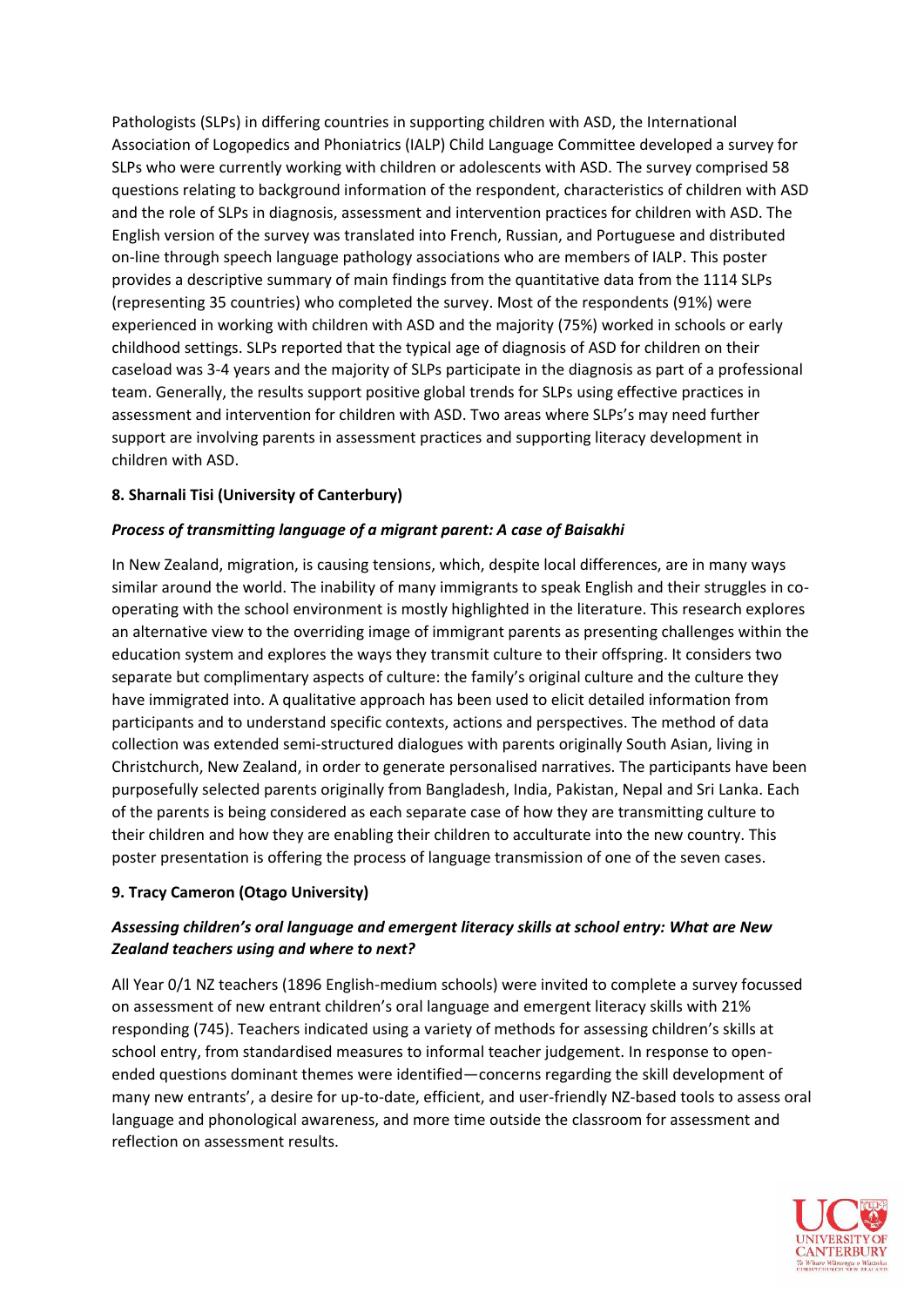#### **10. Janice Belgrave (University of Canterbury)**

# *How well does dialect difference predict phonemic awareness and spelling in New Zealand children who are struggling to attain early literacy skills?*

This poster reports on the findings from two early literacy intervention studies, which were carried out in Christchurch, New Zealand to ascertain the extent to which children's no-standard form of spoken English (English dialect) impacted on their phonemic awareness and spelling. The first was a case study involving two seven year old female participants, over an eight week intervention period. The second study involved 80 participants from three schools, over a 15-month period. Specific examples of differences between participants spoken non-standard English and academic or school English were recorded, along with data pertaining to spelling and phonemic awareness. Pearson correlations were analysed and revealed that there was an association between the occurrences of dialect difference (dialect density) and children's phonemic awareness and spelling ability based on their dialect density. Suggestions as to how this information can inform teaching practice in Primary schools are discussed, including pertinent teaching strategies for Pasifika and Māori students.

#### **11. Carolyne Obonyo (University of Canterbury)**

#### *Mobile Learning Practices in Initial Teacher Education: Preparing Future Teachers*

Proliferation of Bring Your Own Device in K-12 classrooms is increasing. This implies that initial teacher education (ITE) programs may need to adopt key strategies to prepare future teachers to effectively integrate mobile technologies into classroom practices. Although much emphasis is on effective integration of mobile technologies into teacher preparation, little is known of how teacher educators introduce such innovative teaching techniques including the digital literacy required. This PhD research explores mobile pedagogical practices that teacher educators use and how they impact the teaching and learning experiences of future teachers in a leading institution in New Zealand. Preliminary findings reveal that some teacher educators structure their courses so that mobile technologies are used to facilitate collaboration, authentic learning, and access learning resources. For example, in an interview one teacher educator spoke about and illustrated her online practices with Learning Management System and Zoom video conference recordings. Mobile pedagogical practises have shaped student teachers' teaching and learning experiences, particularly those of distant students. The four case studies and their comparison aim to inform discussions concerning integration of mobile learning into the ITE curriculum.

#### **12. Seema Gautam (University of Canterbury)**

## *Cross-linguistic influence of Punjabi and Hindi on English Reading Comprehension Skills among Multilingual Children in Punjab, India*

Over 400 trilingual children in Punjab (India) from grades 2 to 5 who have developed spoken and reading skills in Punjabi, Hindi and English, were assessed on measures of text reading comprehension and word decoding, as well as listening comprehension, phonological processing, orthographic knowledge and speed of processing. Analyses determined evidence for cross-linguistic influences of Punjabi and/or Hindi linguistic and orthographic processing on English word reading and text comprehension. This allowed the research to propose underlying cognitive skills that may transfer across these languages and to examine further multilingual models of English reading proposed in the literature (e.g., based on the simple view of reading; Gough & Tunmer, 1986); i.e., whether two relatively similar akshara orthographies (Punjabi and Hindi) show positive influences on the development of reading in English (an alphabetic orthography). The findings indicated that

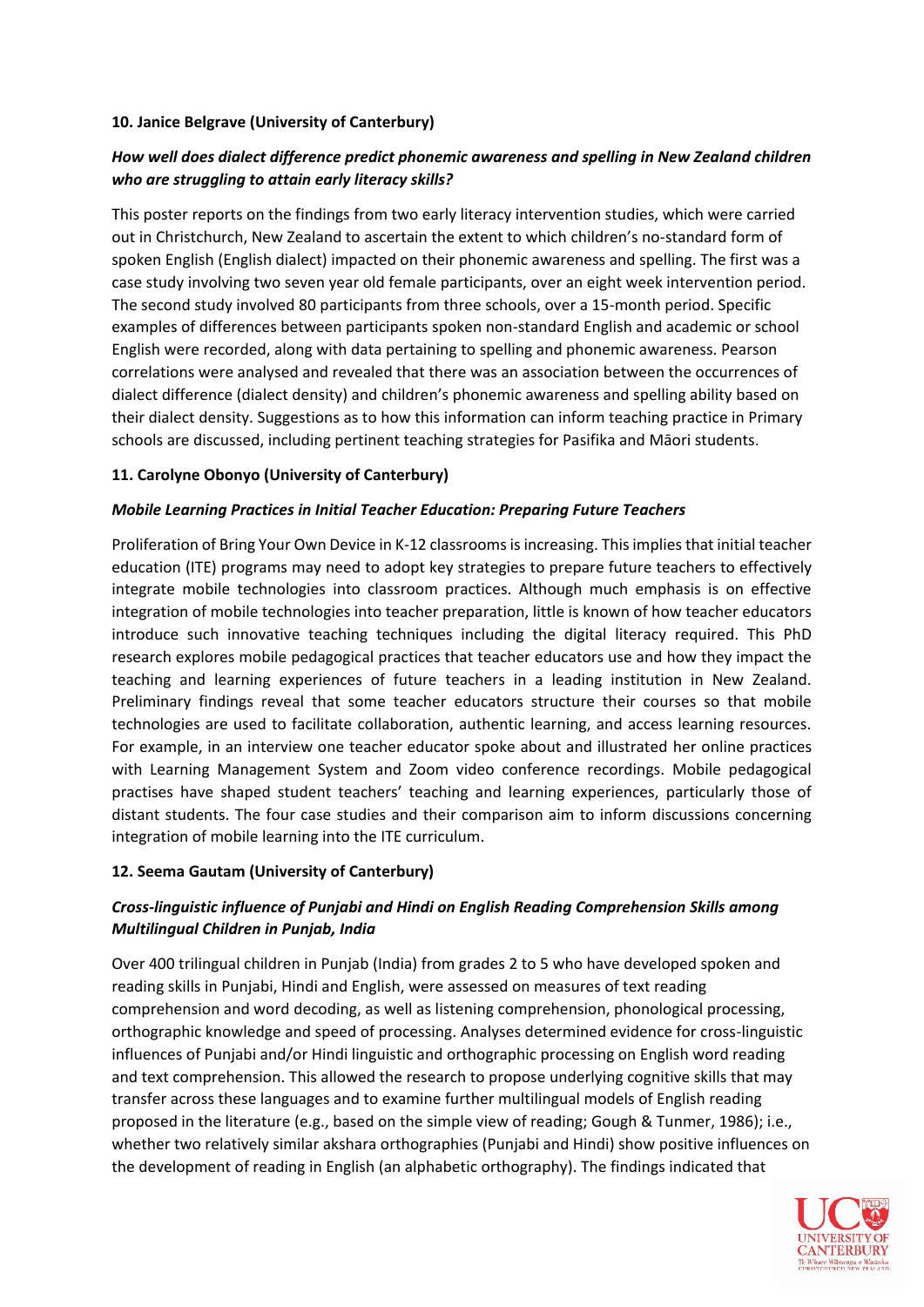younger students show influences of Punjabi and Hindi measures on English word recognition, whereas among older students (who are expected to have acquired more expertise in decoding skills), listening comprehension, orthographic knowledge and phonological processing in Punjabi and Hindi all influenced English reading comprehension. These findings are considered in terms of the potential factors influencing cross-language interactions including the type of reading task measured.

## **13. Beth Rees (University of Canterbury)**

# *Engaging with parents to understand the pragmatic profiles of young children with Down syndrome*

Children with Down syndrome present with uneven profiles of pragmatic development. Effective family-focussed intervention for children with Down syndrome (DS) relies on parents and professionals having a precise understanding of the child's pragmatic profile. Parents of 48 children completed the Language Use Inventory (O'Neill, 2009) and the MacArthur-Bates CDI. 24 children with DS (mean age 49.75 months (SD: 10.87)) were pairwise matched on LUI Total Score to 24 TD children (mean age 18.75 months (SD: 5.24). The pairs were matched on the basis of being no more than two points apart on LUI Total Score and represented scores between 14 and 136, out of a possible 161. While both groups used language equally to draw attention to a focus of interest, the reports from the parents of the children with DS suggested that their children made fewer relevant comments and questions and used language less spontaneously than their TD matches. Parent reflections, guided by questionnaires, can support planning of their child's language intervention.

# **14. Christine Cox Eriksson (Stockholm University)**

## *Early Communicative Development in Swedish Children: Gestures, Vocabulary and Grammar*

Research on child language acquisition confirms the importance of early language development for later language and literacy skills, and documents great individual variability in children's acquisition rates. This study aims to investigate early communicative development in a sample of Swedish children based on parental report, using Swedish versions of the MacArthur-Bates CDI. In particular, variables such as early communicative gestures, receptive and productive vocabulary, and grammatical development are explored. The study is a reanalysis of previously collected data (Cox Eriksson, 2014), using a subsample of 128 children with complete records for measures collected at six-month intervals (12, 18, 24 and 30 months of age). The analysis examines both general trends through growth curve modelling in addition to some individual trajectories. Results indicate gender differences in vocabulary profiles, and although there is no main effect of gender, girls exhibit a significantly higher rate of growth. Individual vocabulary trajectories for boys exhibit more variation than those of girls. There is also a significant effect on vocabulary size for use of the pointing gesture at 12 months. Regarding grammatical development, trajectories for girls and boys exhibit differences in variation as well as individual outliers.

# **15. Vera Leier (University of Canterbury)**

#### *Instagram used in a language classroom*

This poster presents a pilot study which examines the effect of using a social networking (SN) platform, Instagram. As the instructor, I set up an Instagram for my German language class and posted 8 topics, i.e. 'Berlin', Germany and alternative energies'. The students (n=12) chose one of the topics and made their own Instagram which consisted of at least six artefacts related to their chosen topic. Their completed Instagram was the basis of their oral presentations which took

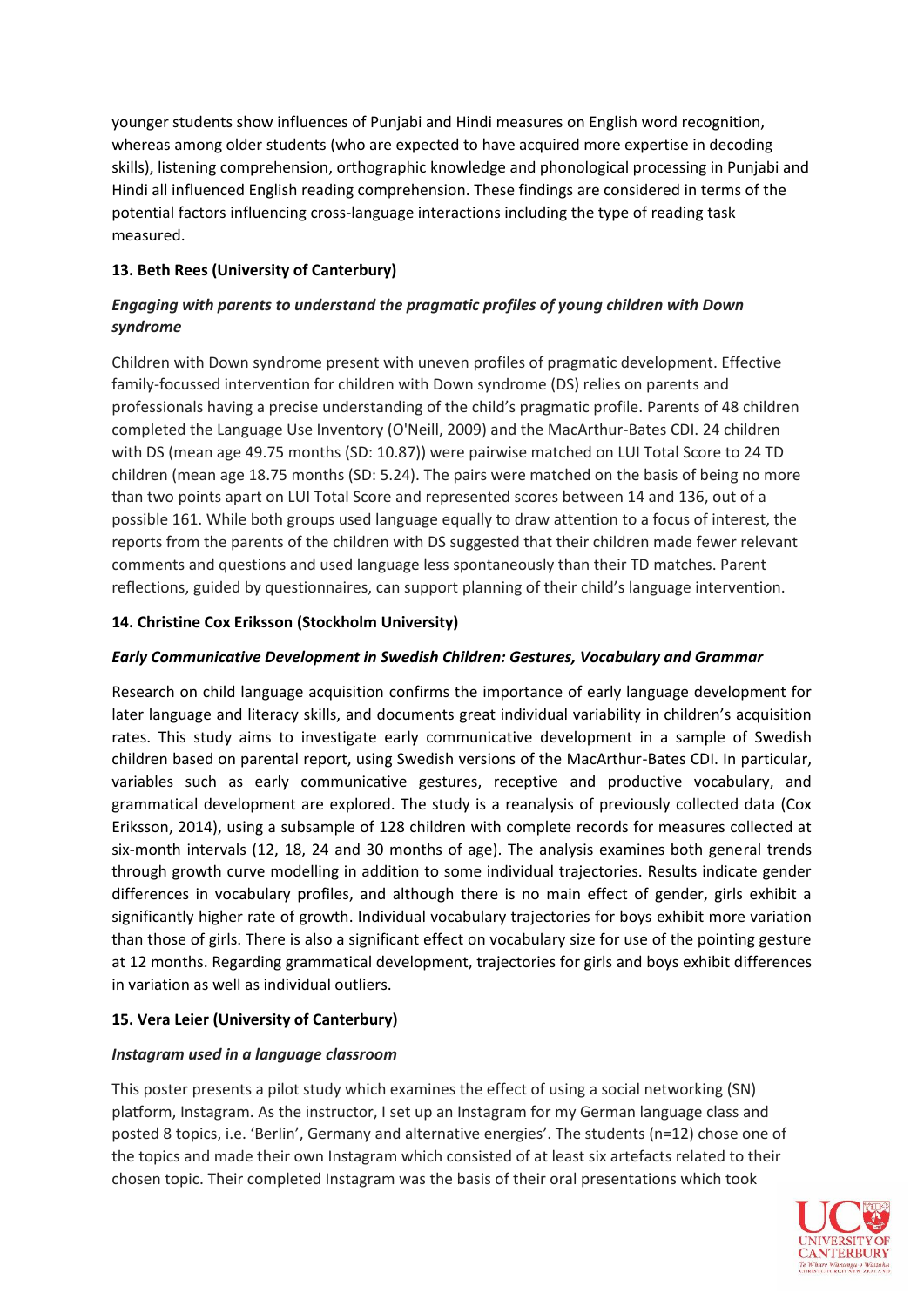place in class at the end of the 6-week term. Two research questions are addressed: (1) How do students experience their educational practice on Instagram, specifically their language use and learning experiences? (2) What is the nature of the linguistic environment that the students are exposed to when using Instagram? I addressed these questions using a preliminary and post questionnaire, I conducted 7 semi-structured interviews and collected ethnographic data keeping a research diary and writing fieldnotes. The theoretical framework is multiliteracies (Pegrum, 2011; New London Group, 1996) and activity theory. The preliminary results of the study showed that students perceive the SN as a positive contribution to their learning. The platform allowed them to get to know each other better. Output was improved through a more varied vocabulary and improved L2 pronunciation.

#### **16. Ginj Chang (University of Canterbury)**

## *Phonosyntactic and morpho-semantic interventions in early readers with specific language impairment*

This particular research assessed interventions targeted at children with language weaknesses at the beginning of school. Twenty Year 1 children were selected from a larger group of students identified by their classroom teachers. The participants were further screened using standardized language assessments and they all showed evidence of poor scores in expressive and receptive language. Eleven of the students were monolingual English speakers and the remaining nine pupils were bilingual, with another language used at home. The two intervention methods involved phonological awareness training with reading and morphological awareness training. The study considered improvements in word identification and comprehension, as well as measures of language processing. Results pertaining to the effectiveness of the intervention reveal that despite significant difficulties in language prior to training, children who received a combined form of phonological awareness approach with reading and morphological awareness training showed improvement of scores in reading comprehension at post-assessment. This is evidenced by gains in students' test scores in both the word comprehension and passage comprehension sub-tests administered to them. Also, comparison between the two groups of learners shows a consistent increase of word and reading comprehension test scores among bilingual learners across different time points. The findings of the research suggest that providing an integrated phonological awareness and morphological awareness intervention among school-aged children may be an efficient approach to further influence the reading development of students experiencing difficulties in language.

#### **17. Sarah Rouse**

## *New Zealand based storybooks and comprehension-enhancing talk: The effect of book setting on home-based educators' extra-textual dialogue during shared book reading.*

Rich extra-textual dialogue between adults and pre-school children during shared book reading can help children's learning of oral language and emergent literacy skills. An aspect of extra-textual talk that may be particularly beneficial for children's comprehension during reading is making connections between the story and children's own experiences. This study explores how the story context may relate to the amount of talk linking book content to personal experiences during reading. Twenty-one home-based early childhood educators were videoed reading two stories to their three to five year old children. Both books had animal protagonists, a similar story structure, and a similar number of propositions. One book was set in a New Zealand forest, the other an African savannah. The videos were transcribed, and extra-textual talk was coded for linking talk. It was found that whilst there was no difference between books in time spent sharing the book, total extra-textual talk or talk relating to facts about the world, there was a higher proportion of talk relating to children's and educators' own experiences in the New Zealand book relative to